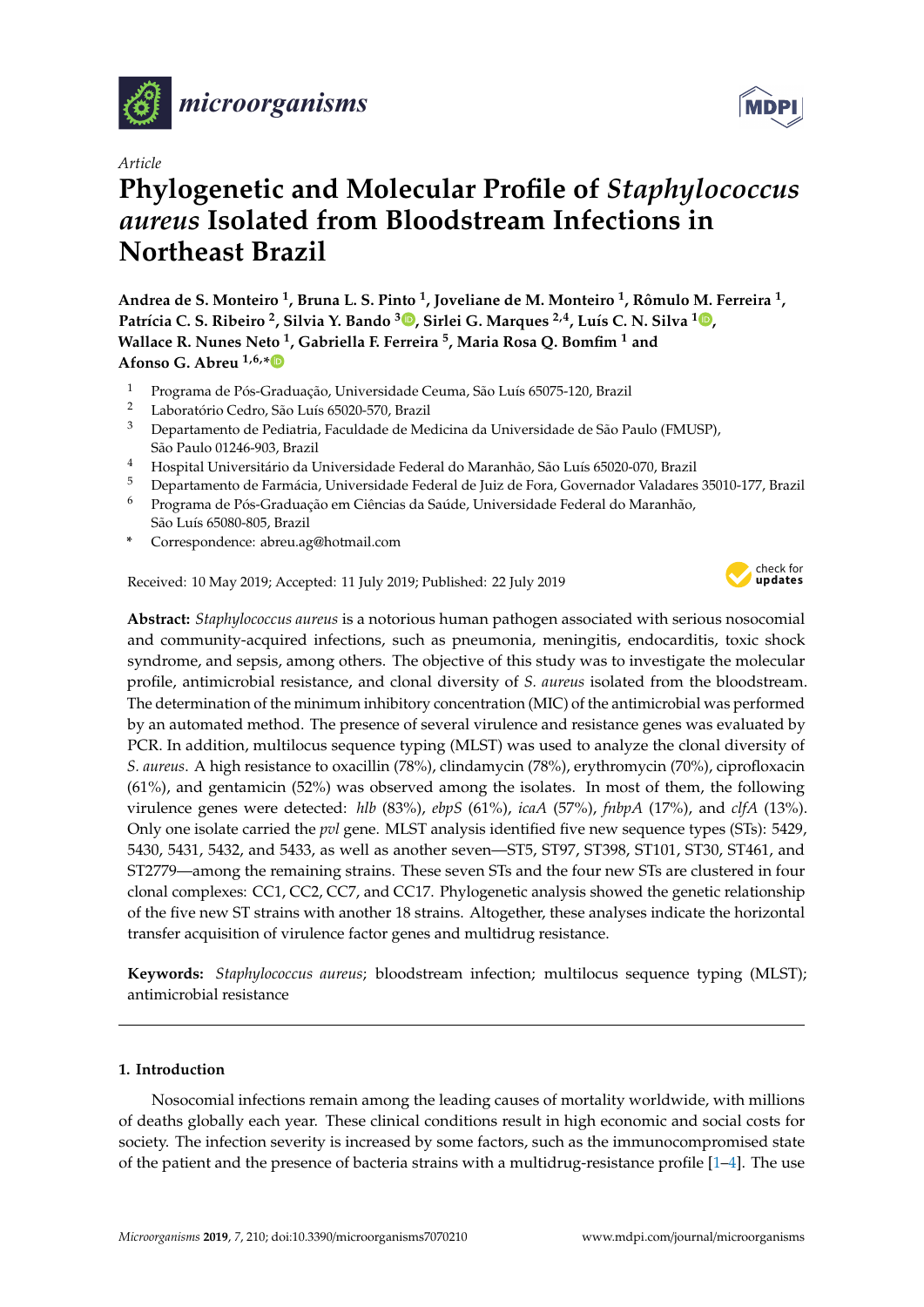of medical devices is also considered an important risk factor for the development of bloodstream infections that are the leading cause of death for hospitalized patients [\[5\]](#page-9-1).

*Staphylococcus aureus* is a frequent agent of potentially fatal bloodstream infections, especially due to its remarkable ability to colonize different superficies (including medical devices) and to spread in several environments. The estimated incidence of *S. aureus*-induced bloodstream infections is around 80 to 190 cases/100,000 inhabitants per year in developed countries [\[6](#page-9-2)[–8\]](#page-9-3). The development of several mechanisms of virulence by *S. aureus* has ensured its success during systemic infections, which include factors involved in human immune system evasion, surface proteins, secreted enzymes, and toxins that damage the host membranes [\[9](#page-9-4)[,10\]](#page-9-5).

From the repertoire of enzymes for virulence, hemolysins produced by *S. aureus* are an important factor, with cytotoxic action responsible for lysing erythrocytes and culminating in a worsening of clinical symptoms during bloodstream infections [\[11\]](#page-9-6). Other toxins like those forming pores in leukocytes, such as Panton Valentine leukocidin (PVL), may aggravate pulmonary infections in episodes of necrotizing pneumonia [\[12\]](#page-9-7). In addition, *S. aureus* also has the ability to utilize fibronectin-binding protein A (FnBPA) to adhere to and consequently be internalized into host cells. This results in longer persistence in the tissues, as well as evasion from the attack of the immune system [\[13\]](#page-9-8). Another important virulence factor is elastin-binding protein (EbpS), a microbial surface component recognizing the adhesive matrix molecule that mediates bacterial cell binding to soluble elastin and tropoelastin [\[14\]](#page-9-9).

Furthermore, *S. aureus* has acquired great medical importance due its ability to become resistant to multiple antimicrobial drugs through different molecular pathways [\[15\]](#page-9-10). The classical example is the emergence of methicillin-resistant *S. aureus* (MRSA) strains, which raises great concerns worldwide. MRSA is estimated to cause millions of deaths per year in the US [\[16](#page-9-11)[,17\]](#page-9-12), and the prevalence of MRSA in Latin America appears to be very heterogeneous, ranging from 6% in Central America to 80% in some South American countries, including Brazil [\[8](#page-9-3)[,18](#page-9-13)[,19\]](#page-9-14). The β-lactam resistance in *S. aureus* is primarily due to expression of the *mecA* gene, which is present on the chromosome in a resistance cassette, called Staphylococcal Cassette Chromosome (SCC) *mec*, which encodes the low affinity penicillin-binding protein (PBP2a) [\[20\]](#page-9-15). Besides MRSA, other strains of *S. aureus* have been detected as multidrug-resistant (*MDR)* and showing resistance towards last-resort drugs such as vancomycin (VRSA) and linezolid [\[21](#page-10-0)[,22\]](#page-10-1).

Therefore, the early detection of the arsenal of virulence and drug resistance genes in *S. aureus* is an important task in order to efficiently track the MDR and hypervirulent strains associated with high levels of morbidity/mortality. The purpose of the present study was to investigate the genetic diversity and antimicrobial susceptibility of *S. aureus* isolated from bloodstream infections in patients hospitalized in Intensive Care Units (ICUs) in different public hospitals in São Luis (Maranhão state, Northeast Brazil), as well as to compare the phylogenetic profile among the isolates.

# **2. Material and Methods**

#### *2.1. Bacterial Strains*

*S. aureus* analyzed in this study were obtained from positive blood cultures after incubation in Bactec Plus Aerobic/F and Bactec Lytic/10Anaerobic/F blood culture bottles (Becton Dickinson, Sparks, MD, USA). The blood samples were collected from patients treated at different public hospitals in São Luis, Northeast Brazil, during a period of seven months. The isolation from positive blood cultures was performed using blood agar plates (BioMérieux, Marcy l'Etoile, France). Subsequently, the isolates were identified by MALDI-TOF (Matrix Assisted Laser-Desorption Ionization-Time of Flight) Mass Spectrometry (MS). The mass spectra acquired for each bacterial strain were compared to the mass spectra contained in the database using Biotyper 3.0 software (Bruker, Billerica, MA, USA). All isolates were kept in Luria-Bertani broth supplemented with 15% glycerol at −80 ◦C.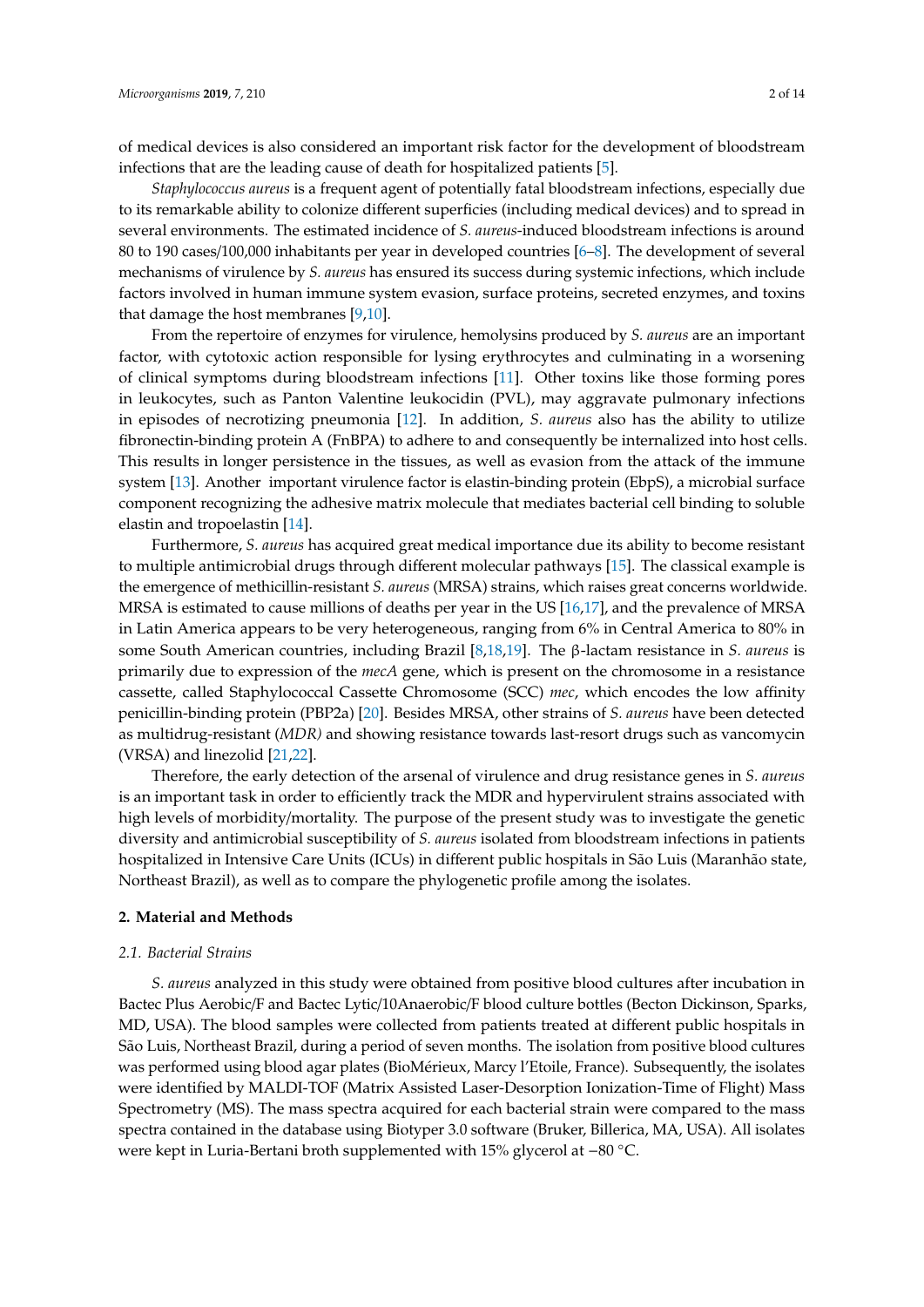The antimicrobial susceptibility profile of each *S. aureus* isolate was determined using AST#105 and GP-ID cards by the VITEK®2 Compact system (BioMérieux, Marcy l'Etoile, France), according to the Clinical Laboratory Standards Institute (CLSI, 2016). All *S. aureus* isolates were tested for their susceptibility to the following antibiotics: oxacillin, erythromycin, clindamycin, gentamicin, rifampicin, teicoplanin, vancomycin, trimethoprim/sulfamethoxazole, ciprofloxacin, and linezolid.

# *2.3. Analysis of Virulence and Resistance Genes*

The presence of several virulence (*clfA*, *cna*, *ebpS*, *eta*, *etb*, *fnbpA*, *hla*, *hlb*, *hlg*, *icaA*, *pvl*, *sdrE*, *sea*, *seb*, *sec*, *sed*, *see*, *seg*, *seh*, *sei*, *sej*, *sirB*) and resistance genes (*blaZ* and *mecA*) was assessed by PCR. Primer sequences, sizes of amplified products, and annealing temperatures are described in Table [1.](#page-3-0) Amplification reactions were performed in a total volume of 25 µL containing 1 U reaction buffer of GoTaq Green Master Mix (Promega Corporation, Madison, USA), 0.25 µM of each primer and 20 ng of template DNA extracted.

| Gene                   | Primer Sequence (5' - 3')                              | Annealing<br>Temperature (°C) | <b>Size of PCR</b><br>Product (bp) | Reference         |  |
|------------------------|--------------------------------------------------------|-------------------------------|------------------------------------|-------------------|--|
| Beta-lactamase (blaZ)  | (F) ACTTCAACACCTGCTGCTTTC<br>(R) TGACCACTTTTATCAGCAACC | 61                            | 173                                | $[23]$            |  |
| Clumping factor A      | (F) GTAGGTACGTTAATCGGTT                                | 50                            | 1548                               | $\left[23\right]$ |  |
| (clfA)                 | (R) CTCATCAGGTTGTTCAGG                                 |                               |                                    |                   |  |
| Collagen adhesin       | (F) AGTGGTTACTAATCATG                                  | 45                            | 1722                               | $\left[23\right]$ |  |
| (can)                  | (R) CAGGATAGATTGGTTTA                                  |                               |                                    |                   |  |
| Elastin-binding        | (F) CAATCGATAGACACAAATTC                               | 50                            | 506                                | $\left[23\right]$ |  |
| Protein (ebpS)         | (R) CAGTTACATCATCATGTTTA                               |                               |                                    |                   |  |
| Exfoliative toxin A    | (F) ACTGTAGGAGCTAGTGCATTTGT                            | 55                            | 190                                | $[24]$            |  |
| (eta)                  | (R) TGGATACTTTTGTCTATCTTTTTCATCAAC                     |                               |                                    |                   |  |
| Exfoliative toxin B    | (F) CAGATAAAGAGCTTTATACACACATTAC                       | 55                            | 612                                | [24]              |  |
| (etb)                  | (R) AGTGAACTTATCTTTCTATTGAAAAACACTC                    |                               |                                    |                   |  |
| Fibronectin-binding    | (F) CACAACCAGCAAATATAG                                 | 50                            | 1226                               | $[24]$            |  |
| protein A (fnbpA)      | (R) CTGTGTGGTAATCAATGTC                                |                               |                                    |                   |  |
| Alpha-hemolysin        | (F) CTGATTACTATCCAAGAAATTCGATTG                        | 55                            | 209                                | $[24]$            |  |
| (hla)                  | (R) CTTTCCAGCCTACTTTTTTATCAGT                          |                               |                                    |                   |  |
| Beta-hemolysin (hlb)   | (F) GTGCACTTACTGACAATAGTGC                             | 55                            | 309                                | $[24]$            |  |
|                        | (R) GTTGATGAGTAGCTACCTTCAGT                            |                               |                                    |                   |  |
| Gama-hemolysin         | (F) GTCAAAGAGTCCATAATGCATTTAA                          | 55                            | 535                                | $[24]$            |  |
| (hlg)                  | (R) CACCAAATGTATAGCCTAAAGTG                            |                               |                                    |                   |  |
| Intracellular          | (F) GATTATGTAATGTGCTTGGA                               | 50                            | 770                                | $[23]$            |  |
| adhesion (icaA)        | (R) ACTACTGCTGCGTTAATAAT                               |                               |                                    |                   |  |
| Methicillin resistance | (F) GGTCCCATTAACTCTGAAG                                | 57                            | 163                                | $[23]$            |  |
| (mecA)                 | (R) AGTTCTGCAGTACCGGATTTTGC                            |                               |                                    |                   |  |
| Panton-valentine       | (F) ATCAATAGGTAAAATGTCTGGACATGATCCA                    | 55                            | 433                                | $[25]$            |  |
| leucocidin (pvl)       | (R) GCATCAAATGTATTGGATAG AAAAGC                        |                               |                                    |                   |  |
| Serine-aspartate       | (F) CAGTAAATGTGTCAAAAGA                                |                               |                                    |                   |  |
| repeat-containing      | (R) TTGACTACCAGCTATATC                                 | 50                            | 749                                | $\left[23\right]$ |  |
| protein E (sdrE)       |                                                        |                               |                                    |                   |  |
| Enterotoxin A (sea)    | (F) GAAAAAAGTCTGAATTGCAGGGAACA                         | 55                            | 560                                | $[24]$            |  |
|                        | (R) CAAATAAATCGTAATTAACCGAAGGTTC                       |                               |                                    |                   |  |
| Enterotoxin B (seb)    | (F) ATTCTATTAAGGACACTAAGTTAGGGA                        | 55                            | 404                                | $[24]$            |  |
|                        | (R) ATCCCGTTTCATAAGGCGAGT                              |                               |                                    |                   |  |
| Enterotoxin C (sec)    | (F) GTAAAGTTACAGGTGGCAAAACTTG                          | 55                            | 297                                | $[24]$            |  |
|                        | (R) CATATCATACCAAAAAGTATTGCCGT                         |                               |                                    |                   |  |
| Enterotoxin D (sed)    | (F) GAATTAAGTAGTACCGCCCTAAATAATATG                     | 55                            | 492                                | $\left[24\right]$ |  |
|                        | (R) GCTGTATTTTTCCTCCGAGAGT                             |                               |                                    |                   |  |
| Enterotoxin E (see)    | (F) CAAAGAAATGCTTTAAGCAATCTTAGGC                       | 55                            | 482                                | $[24]$            |  |
|                        | (R) CACCTTACCGCCAAAGCTC                                |                               |                                    |                   |  |
| Enterotoxin G (seg)    | (F) AATTATGTGAATGCTCAACCCGATC                          | 55                            | 642                                | $[24]$            |  |
|                        | (R) AAACTTATATGGAACAAAAGGTACTAGTTC                     |                               |                                    |                   |  |

**Table 1.** Primer used for PCR, size of amplified products, and annealing temperatures.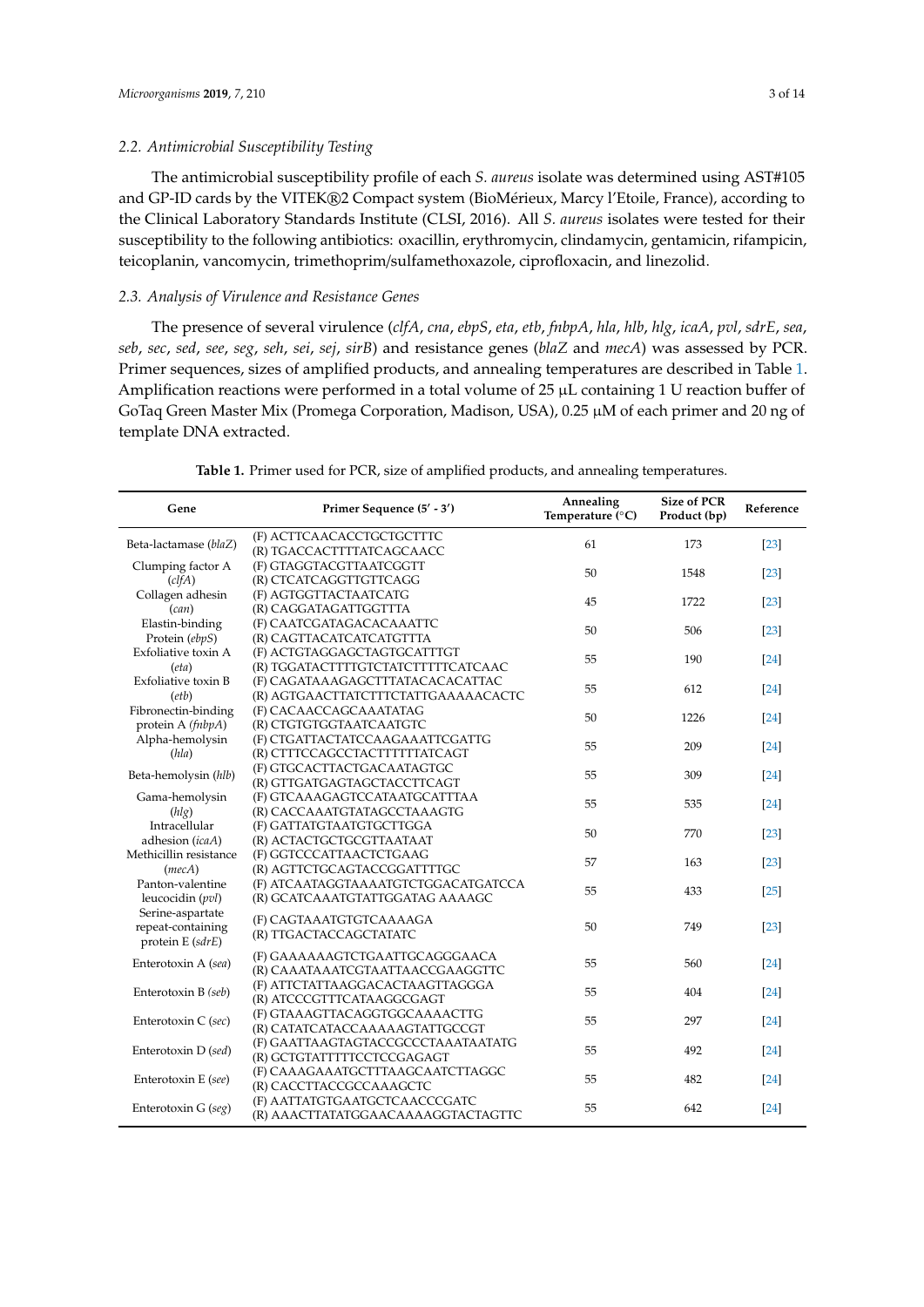<span id="page-3-0"></span>

| Gene                                                              | Primer Sequence $(5' - 3')$                                 | Annealing<br>Temperature $(^{\circ}C)$ | Size of PCR<br>Product (bp) | Reference         |  |  |
|-------------------------------------------------------------------|-------------------------------------------------------------|----------------------------------------|-----------------------------|-------------------|--|--|
| Enterotoxin H (she)                                               | (F) CAATCACATCATATGCGAAAGCAG<br>(R) CATCTACCCAAACATTAGCACC  | 55                                     | 376                         | $\left[24\right]$ |  |  |
| Enterotoxin I (sei)                                               | (F) CTCAAGGTGATATTGGTGTAGG<br>(R) AAAAAACTTACAGGCAGTCCATCTC | 55                                     | 576                         | $[24]$            |  |  |
| Enterotoxin J $(sej)$                                             | (F) TCAGAACTGTTGTTCCGCTAG<br>(R) GAATTTTACCAYCAAAGGTAC      | 55                                     | 138                         | 24                |  |  |
| Siderophore<br>compound<br>transporter permease<br>protein (sirB) | (F) CAGCTACGGCTACCGAAATA<br>(R) CATTTTTGGGGGCTATTGTTGT      | 61                                     | 399                         | $\left[23\right]$ |  |  |

**Table 1.** *Cont.*

#### *2.4. DNA Sequencing and Multilocus Sequence Typing (MLST)*

Double-stranded DNA was obtained using the Gentra Puregene kit (Qiagen, Hilden, Germany). The sequencing of the 16S rRNA nucleotide sequence and the fragments of seven housekeeping gene amplicons was performed in the Illumina platform (Ilumina Inc., San Diego, CA, USA). Reactions were performed according to the manufacturer's instructions, using the MiSeq V250 kit (Illumina Inc., San Diego, CA, USA). The primers used for the PCR amplifications were previously described [\[26](#page-10-5)[,27\]](#page-10-6). The 16S rRNA nucleotide sequence was compared with sequences in the GeneBank database, using BLASTn software to confirm the identification of the species.

Multilocus sequence typing (MLST) analysis (based on seven housekeeping genes: *arcC*, *aroE*, *glpF*, *gmk*, *pta*, *tpi*, and *yqiL*) was used for the identification of sequence type (ST) and clonal complex (CC). The STs were obtained through an online webtool (http://[saureus.mlst.net\)](http://saureus.mlst.net), and the CCs were identified by eBURSTv3 software (http://[eburst.mlst.net](http://eburst.mlst.net/)/). Moreover, the eBURST groupings were obtained using the most conservative group identification of related STs, i.e., all members in the same group share identical alleles—at least six out of seven loci—with at least one other member of the group. Additionally, we conducted a phylogenetic analysis using all seven housekeeping gene fragments and the 16S rRNA nucleotide sequence. Phylogeny was inferred using the Neighbor-Joining method [\[28\]](#page-10-7), and genetic distances were obtained by the Kimura 2-parameter method [\[29\]](#page-10-8). The phylogeny construction was conducted in MEGA6 software [\[30\]](#page-10-9).

Nucleotide sequence alignment analysis was accomplished in BioEdit Sequence Alignment Editor software (version 7.0.5), using ClustalW (University College Dublin, Dublin, Ireland). The comparative analysis was performed using a consensus sequence constructed with all 675 sequences deposited in the MLST database.

## *2.5. Ethical Aspects*

This research was approved by the Research Ethics Committee of CEUMA University (protocol n ◦ 813.293/2014).

## **3. Results**

# *3.1. Staphyloccocus spp. Strains Presented a High Resistance Profile Towards the Tested Antimicrobials*

In this study, a total of 23,718 aerobic blood cultures from patients at different public hospitals were analyzed. Among them, 91 *Staphylococcus* spp. were identified: *S. aureus* (35 isolates), *S. epidermidis* (22), *S. haemolyticus* (21), *S. hominis* (6), *S. capitis* (2), *S. warneri* (2), *S. caprae* (1), *S. saprophyticus* (1), and *S. cohnii* (1). For the characterization and phylogenetic analyses, a total of 23 *S. aureus* were randomly selected. Most of them were resistant to oxacillin (78%), clindamycin (78%), erythromycin (70%), ciprofloxacin (61%), and gentamicin (52%), and all isolates showed sensitivity to vancomycin and linezolid (Table [2\)](#page-4-0).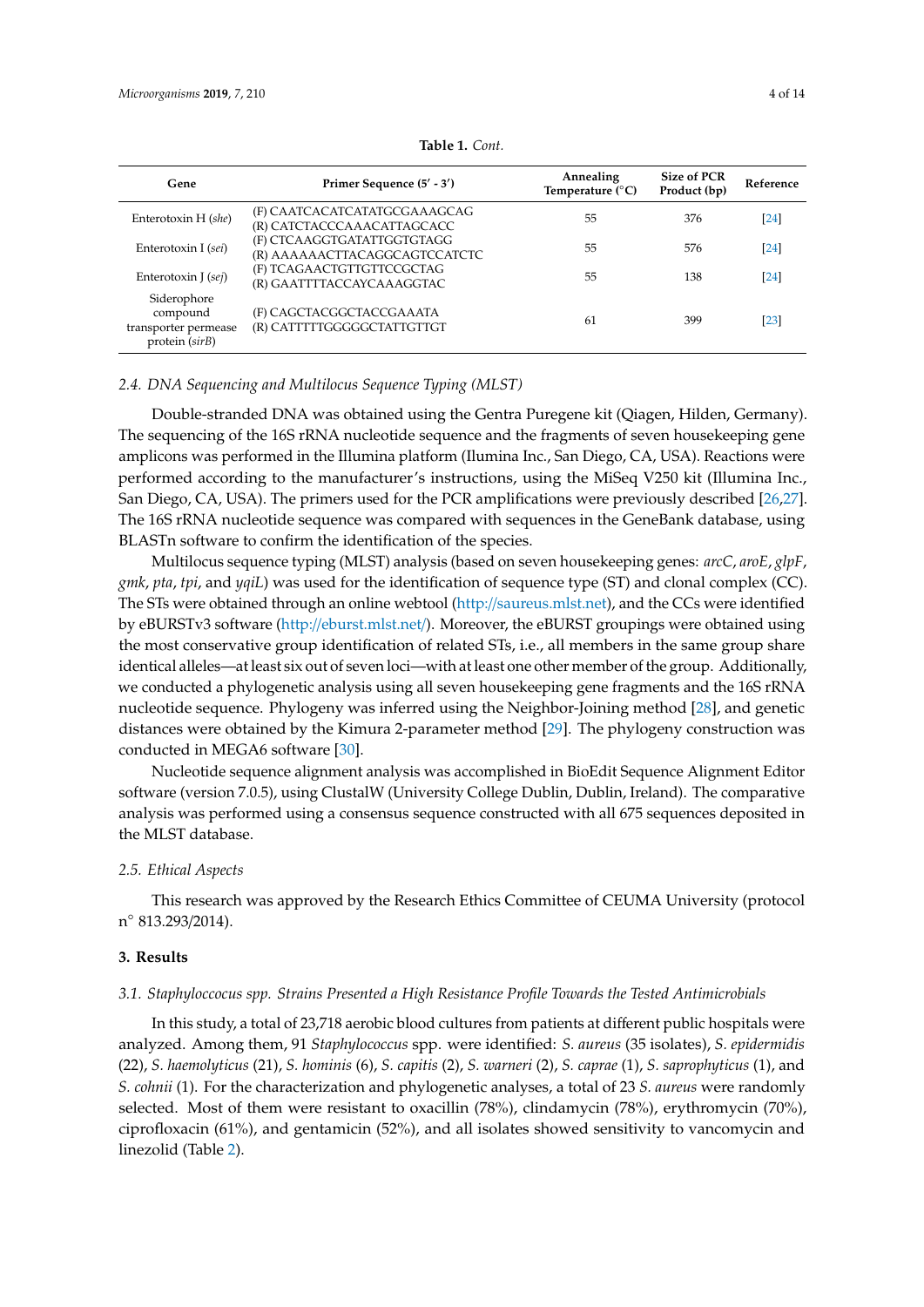|                 | Virulence Factor Profile |            |           |                              |                |                          |                          |                          |                          | Antibiotics Resistance Profile |                          |                    |           |            |           |            |                |                       |                    |                      |
|-----------------|--------------------------|------------|-----------|------------------------------|----------------|--------------------------|--------------------------|--------------------------|--------------------------|--------------------------------|--------------------------|--------------------|-----------|------------|-----------|------------|----------------|-----------------------|--------------------|----------------------|
| CC              | <b>ST</b>                | Isolates   | blaZ      | clfA                         | ebps           | fnbpA                    | hla                      | hlb                      | hlg                      | icaA                           | mecA                     | pvl                | CIP       | <b>CLI</b> | ERI       | <b>GEN</b> | <b>OXA</b>     | <b>RIF</b>            | TEI                | TRI                  |
| CC <sub>1</sub> | 97                       | 1522       | $-$       |                              | $+$            | $+$                      | $\overline{\phantom{m}}$ | $+$                      | $\qquad \qquad -$        | $^{+}$                         | $+$                      | $\qquad \qquad -$  | $+$       | $^{+}$     | $+$       | $+$        | $+$            | $\qquad \qquad -$     |                    |                      |
| CC1             | 97                       | 1523       |           |                              |                |                          |                          | $+$                      |                          | $^{+}$                         | $^{+}$                   |                    |           |            |           |            |                |                       |                    |                      |
| CC <sub>1</sub> | 97                       | 1521       | -         |                              | $^{+}$         | $\qquad \qquad -$        | $\qquad \qquad -$        | $^{+}$                   | $\qquad \qquad -$        | $^{+}$                         | -                        | -                  | $^{+}$    | $^{+}$     | $^{+}$    | $^{+}$     | $^{+}$         |                       |                    |                      |
| CC17            | 101                      | 1500       | —         |                              |                | $\overline{\phantom{0}}$ | $\ddot{}$                | $\overline{\phantom{0}}$ |                          | -                              |                          |                    |           |            |           |            |                |                       |                    |                      |
| CC <sub>2</sub> | 30                       | 1507       | $^{+}$    |                              | $^{+}$         | $+$                      |                          | $+$                      | $+$                      | $+$                            | $^{+}$                   | $^{+}$             | $^{+}$    | $^{+}$     | $+$       | $+$        |                |                       | $+$                |                      |
| CC7             | 398                      | 1520       | -         |                              |                |                          |                          |                          | $\overline{\phantom{0}}$ | $\mathrm{+}$                   |                          |                    |           |            | -         |            |                |                       |                    |                      |
| $CC13*$         | 5431                     | 1514       | —         |                              |                |                          | $\overline{\phantom{m}}$ | $^{+}$                   | $\overline{\phantom{0}}$ | -                              |                          |                    | -         | $^{+}$     | -         | -          |                | -                     |                    |                      |
| $CC1*$          | 5429                     | 1506       | -         |                              |                | $\qquad \qquad -$        | $^{+}$                   | $^{+}$                   | -                        | -                              |                          |                    | $^{+}$    | $^{+}$     | $^{+}$    | $+$        | $\overline{+}$ |                       |                    |                      |
| $CC1*$          | 5430                     | 1512       | -         |                              |                | $^{+}$                   |                          | $^{+}$                   | -                        | $^{+}$                         | $^{+}$                   |                    | $^{+}$    | $\,{}^+$   | $^{+}$    |            |                |                       |                    |                      |
| CC1             | 461                      | 1509       | -         |                              | $\overline{+}$ |                          | $\qquad \qquad -$        | $^{+}$                   |                          |                                |                          |                    | $^{+}$    | $^{+}$     | $^{+}$    | $^{+}$     |                |                       |                    |                      |
| $CC1**$         | 5433                     | 1519       | $^{+}$    |                              | $\overline{+}$ |                          |                          | $^{+}$                   | -                        | $^{+}$                         |                          |                    | $^{+}$    | $\,{}^+$   | $^{+}$    | $^{+}$     |                |                       |                    |                      |
| CC <sub>1</sub> | 2779                     | 1502       | $^{+}$    |                              | $^{+}$         |                          |                          | $^{+}$                   |                          | $^{+}$                         |                          |                    |           | $^+$       | $^+$      |            |                |                       |                    |                      |
| $CC1*$          | 5432                     | 1516       | $^{+}$    | $\qquad \qquad -$            |                |                          |                          |                          |                          | -                              | $^{+}$                   |                    | $^{+}$    | $^{+}$     | $^{+}$    | $^{+}$     | $\overline{+}$ |                       |                    |                      |
| CC1             | 5                        | 1524       | -         |                              |                |                          |                          | $+$                      | -                        | $^{+}$                         | $\boldsymbol{+}$         |                    |           |            |           |            |                |                       |                    |                      |
| CC1             | 5                        | 1518       | -         | $^{+}$                       |                |                          |                          | $^{+}$                   |                          |                                |                          |                    |           |            |           |            |                | $+$                   |                    | $^{+}$               |
| CC1             | 5                        | 1517       | $^{+}$    | $^{+}$                       | $^{+}$         |                          | -                        | $+$                      | -                        | $^{+}$                         |                          |                    | $^{+}$    | $^{+}$     | $^{+}$    | $^{+}$     |                |                       |                    |                      |
| CC1             | 5                        | 1515       | $^{+}$    | $\qquad \qquad -$            | $^{+}$         |                          |                          | $+$                      |                          |                                |                          |                    | $^{+}$    | $\,{}^+$   | $^{+}$    |            |                | $^{+}$                |                    |                      |
| CC1             | 5                        | 1501       | $+$       | $\qquad \qquad -$            | $^{+}$         | $+$                      | $\qquad \qquad -$        | $^{+}$                   | $\qquad \qquad -$        | $^{+}$                         | $\overline{\phantom{m}}$ |                    |           |            | -         |            |                |                       |                    |                      |
| CC1             | 5                        | 1503       | -         |                              | $^{+}$         | $^{+}$                   |                          | $^{+}$                   |                          | $^{+}$                         | $^{+}$                   |                    | $^{+}$    | $^{+}$     | $^{+}$    | $^{+}$     | $\overline{+}$ |                       |                    |                      |
| CC1             | 5                        | 1505       | $^{+}$    | $\qquad \qquad \blacksquare$ |                | $^{+}$                   | $\overline{\phantom{0}}$ |                          | -                        | $^{+}$                         |                          | $\qquad \qquad$    | $^{+}$    | $^{+}$     | $^{+}$    | $^{+}$     |                |                       |                    |                      |
| CC1             | 5                        | 1510       | -         | $+$                          | $^{+}$         |                          |                          | $+$                      |                          |                                |                          |                    | $^{+}$    | $^{+}$     |           |            |                |                       |                    |                      |
| CC1             | 5                        | 1511       | -         |                              |                |                          |                          | $\pm$                    |                          |                                |                          |                    | $^{+}$    | $\,{}^+$   | $^{+}$    | $+$        |                |                       |                    |                      |
| CC1             | 5                        | 1508       | $^{+}$    |                              |                |                          |                          | $^{+}$                   |                          |                                |                          |                    |           |            |           |            |                | $^{+}$                |                    | $^{+}$               |
| <b>Total</b>    | n<br>$\%$                | 23<br>100% | 11<br>48% | 13<br>57%                    | 14<br>61%      | $\overline{4}$<br>17%    | $\overline{2}$<br>8%     | 19<br>83%                | $\mathbf{1}$<br>4%       | 3<br>13%                       | 8<br>35%                 | $\mathbf{1}$<br>4% | 14<br>61% | 18<br>78%  | 16<br>70% | 12<br>52%  | 18<br>78%      | $\overline{4}$<br>17% | $\mathbf{1}$<br>4% | $\overline{2}$<br>9% |

**Table 2.** Presence of virulence factor and antibiotic resistance profile of the 23 *S. aureus*, and their distribution in sequence type (ST) and clonal complex (CC). Blood samples were collected from patients treated at different public hospitals in São Luis, Northeast Brazil, and submitted to antimicrobial susceptibility testing, as well as to the detection of several virulence and resistance genes.

<span id="page-4-0"></span>\* CC based on 6 alleles; \*\* CC inferred by dendrogram / CIP: Ciprofloxacin; CLI: Clindamycin; ERI: Erythromycin; GEN: Gentamycin; OXA: Oxacillin; RIF: Rifampicin; TEI: Teicoplanin; TRI: Trimethoprim-Sulfamethoxazole / (+): resistant and (−): sensitive / CC: clonal complex; sequence type (ST).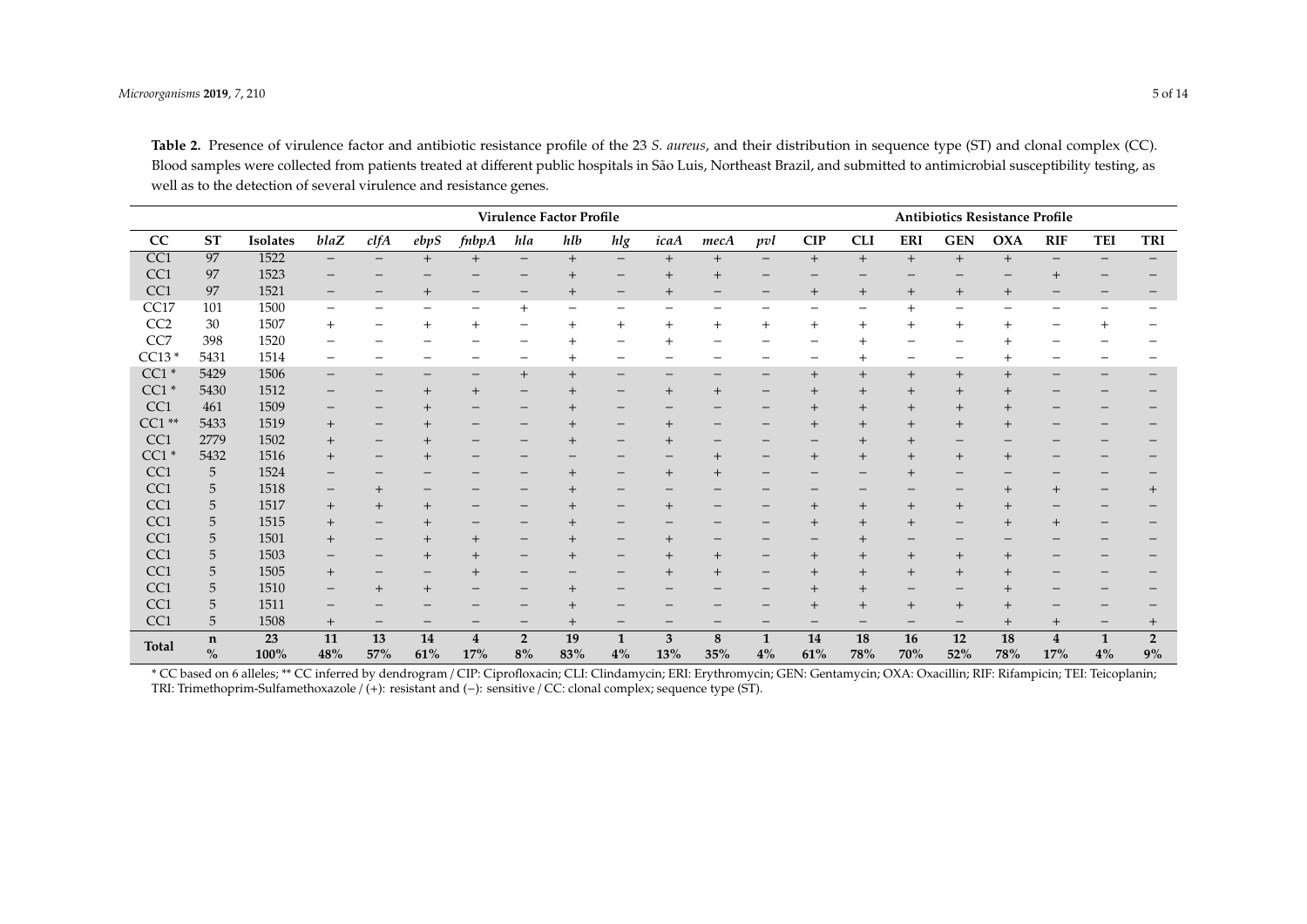Given the high levels of drug resistance in *S. aureus*, the presence of several genes associated with virulence and resistance pathways was investigated. A total of 8 strains (35%) were positive for the *mecA* gene, while 11 isolates (48%) harbored *blaZ*. Only three strains carried both *mecA* and *blaZ* genes (strains 1503, 1505, 1522). Regarding the virulence genes, the most prevalent was *hlb* (83%), followed by *ebpS* (61%), *icaA* (57%), *fnbpA* (17%), *clfA* (13%), and *pvl* (4%) (Table [2\)](#page-4-0). However, none of these isolates harbored the *tsst*, *sea*, *seb*, *sec*, *sed*, *sec*, *see*, *seh*, *sej*, *eta*, or *etb* gene.

The evaluation of gene combinations revealed that most of the *S. aureus* isolates (52%) harbored both *hlb* and *ebpS* genes, and some isolates harbored them in combination with others: *icaA*, *blaZ*, *fnbpA*, and *mecA*. Particularly, *S. aureus* 1507 presented a high variety of resistance and virulence genes: *hlb*, *ebpS*, *icaA*, *blaZ*, *fnbpA*, *mecA*, *hlb*, *hlg*, as well as the *pvl* gene (Table [2\)](#page-4-0).

## *3.3. MLST Analysis*

MLST analysis identified seven STs among 18 isolates. Most of them belonged to ST5 (38%), followed by ST97 (12%), ST398 (4%), ST101 (4%), ST30 (4%), ST461 (4%), and ST2779 (4%). Five isolates (strains 1506, 1512, 1514, 1516, and 1519) had unknown *yqiL* nucleotide sequences, did not belonging to any ST. Therefore, the multiple alignment analysis of these five strains and the consensus sequence based on all sequence types were deposited in the MLST database, and the new STs were classified: 5429, 5430, 5431, 5432, and 5433, respectively to the five isolates.

The eBURST analysis identified 18 strains belonging to CC1 (ST5, ST97, ST461, and ST2779), CC2 (ST30), CC7 (ST398), and CC17 (ST101). This analysis was conducted for the five strains (1506, 1512, 1514, and 1516) using six alleles (except for *yqiL*) to identify the most related STs and the corresponding CCs. Strain 1519 has a sequence type 631 for *arcC* and, based on six alleles, has ST5286, and has a new *yqiL* sequence, thus the CC could not be identified. The classification of this strain on CC1 was inferred by phylogenetic analysis (Figure [1\)](#page-6-0). Regarding the three strains 1512, 1516, and 1506, belonging to CC1, two of them, 1512 and 1516, have six identical alleles with the ST5 group. The other strain 1506 has six identical alleles with the ST15 group. Strain 1514 has six identical alleles with the ST7 group of the CC13 (Table [2,](#page-4-0) Figure [1A](#page-6-0)). Additionally, we constructed a phylogeny of all 23 strains (Figure [1B](#page-6-0)). Phylogenetic analysis showed that strain 1519 is closely related with ST461 (strain 1509) and ST2779 (strain 1502), belonging to the CC1 group.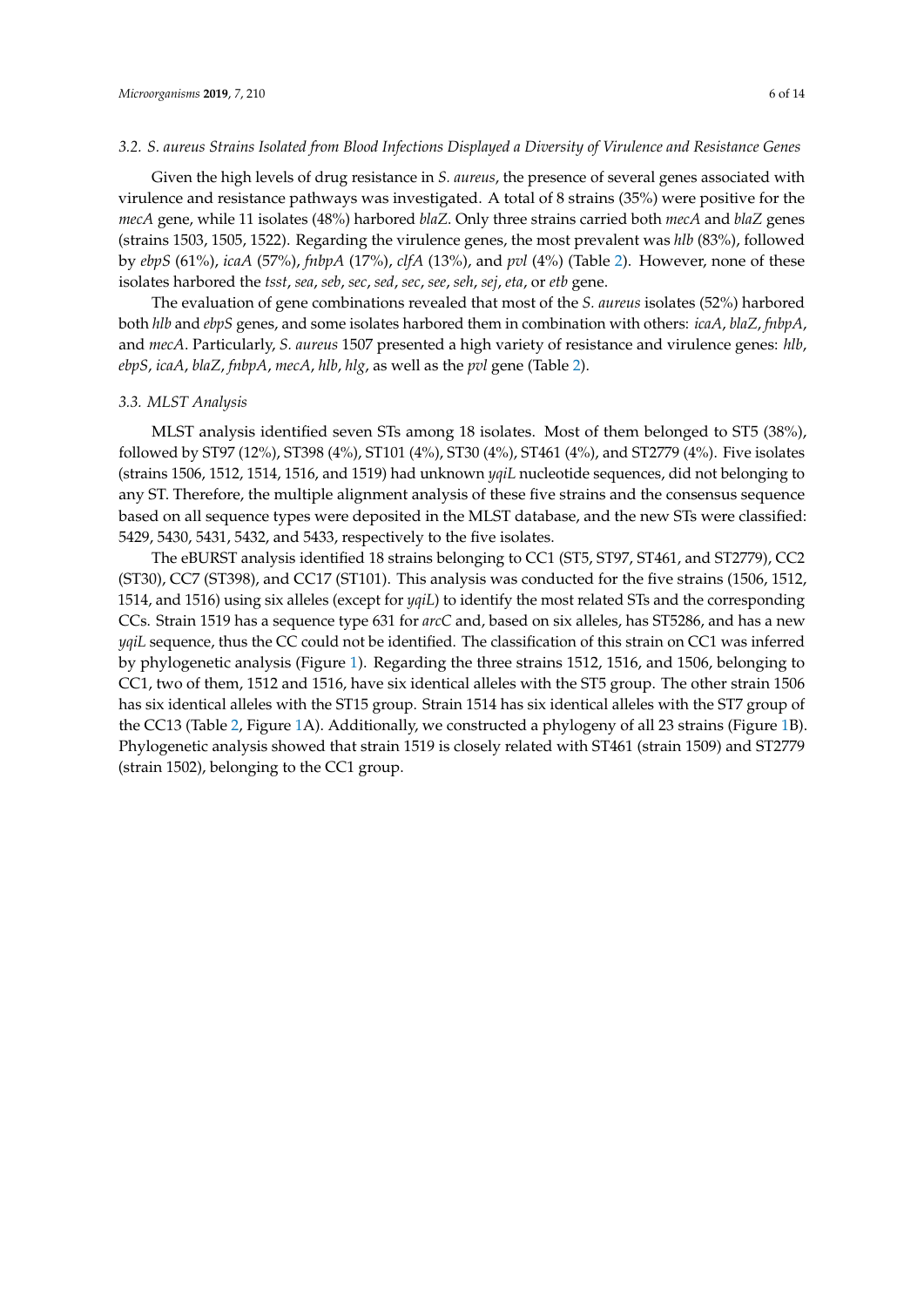<span id="page-6-0"></span>

Figure 1. Clonal complex eBURST group analysis and the generic relationship of the 23 S. au isolates. (A) The eBURST group was obtained for the four strains 1506, 1512, 1514, and 1516, based on isolates. (**A**) The eBURST group was obtained for the four strains 1506, 1512, 1514, and 1516, based on six identical alleles (except for *yqiL,* four new sequences). The size of the circles shows the number of isolates for each ST (node), and the central node indicates the most prevalent ST in the CC group. Blue or yellow nodes indicate ST group founder or ST subgroup founder, respectively. The black line indicates one different allele between two ST groups. (B) Phylogeny shows the genetic relationship of indicates one different allele between two ST groups. (**B**) Phylogeny shows the genetic relationship of **Figure 1.** Clonal complex eBURST group analysis and the genetic relationship of the 23 *S. aureus* strain 1519. \* Indicates the strains also analyzed by eBURST and \*\* indicates the strain from which CC was inferred by phylogenetic analysis. A number between parentheses corresponds to the number of isolates.

# **4. Discussion**

The emergence and spread of pathogens, such as *S. aureus*, is an important public health concern, making a better characterization of the virulence and drug resistance profiles of these strains of vital importance. In this study, we employed different approaches to evaluate the genetic diversity of *S. aureus* strains isolated from bloodstream infections in patients at several hospitals in São Luís (Northeast Brazil).

Among the *S. aureus* strains evaluated in this study, about 78% were MRSA. The isolation of MRSA has been common worldwide. This pathogen is one of the leading causes of nosocomial infections [\[31\]](#page-10-10), representing 63% of staphylococcal infections [\[8](#page-9-3)[,19\]](#page-9-14). In Brazil, several studies have demonstrated a prevalence of hospital-acquired *S. aureus* infections varying from 17% to 26%, and, approximately 70% to 100% of these infections are caused by multidrug-resistant strains [\[8](#page-9-3)[,18](#page-9-13)[,32\]](#page-10-11).

In particular, a previous study performed in this same area using strains isolated from different samples of patients reported a prevalence of 29.4% for MRSA [\[32\]](#page-10-11). Therefore, our study indicates that there was a drastic increase in MRSA over the last decade. This phenomenon has also been observed in other studies, and it has been associated with different aspects such as the indiscriminate use of antibiotics in different contexts, socio-economic and environmental factors, migrations and hygienic conditions [\[8,](#page-9-3)[18,](#page-9-13)[33,](#page-10-12)[34\]](#page-10-13). Increased bacterial resistance towards several antimicrobials makes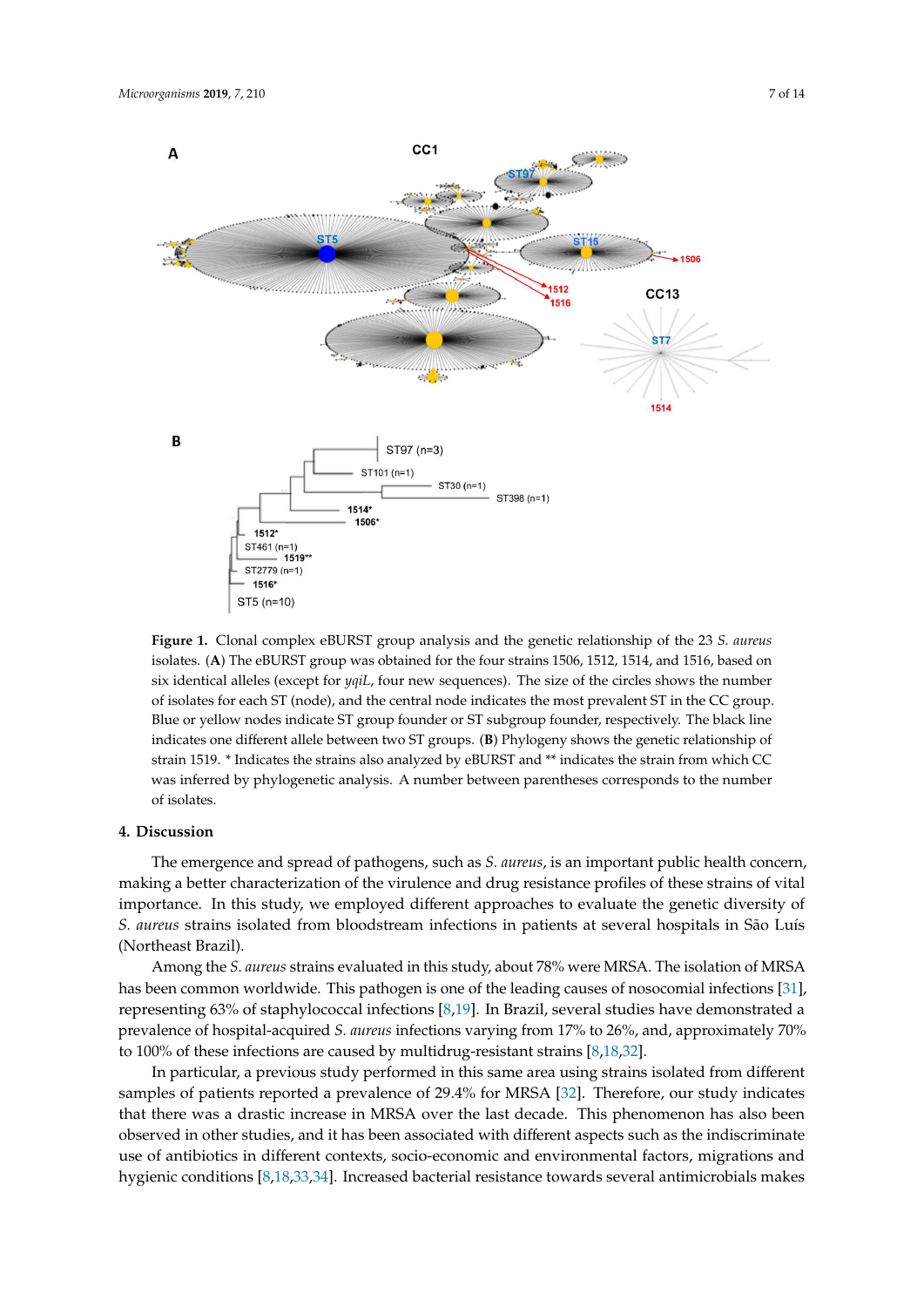vancomycin the drug of choice for the treatment of *S. aureus* MDR strains. Strains with resistance to vancomycin or linezolid were not observed in this study; however, VRSA isolates have been reported worldwide, including in Brazil since December 2012 [\[35\]](#page-10-14). In this way, the importance of analyzing the sensitivity profile of microorganisms to antimicrobial drugs is emphasized, because it is then possible to understand how they are distributed and how the choice of antibiotics should be made [\[36\]](#page-10-15).

Regarding the detection of virulence factors, the *hlb* gene (which encodes hemolysin B) was detected in 83% of the *S. aureus* strains. B-hemolysin has both sphingomyelinase and DNA biofilm ligase activities, and it can lysis a range of host cell membranes. This cytotoxin is very prevalent in *S. aureus* strains, and, although its exact contribution to *S. aureus* virulence remains unsolved, this toxin has been associated with cases of furunculosis, endocarditis chronic osteomyelitis, and respiratory infections in humans, and with mastitis in animals. The toxin also enhances the activity of phenol-soluble modulin, and its activity is enhanced by superantigens [\[27](#page-10-6)[,37](#page-10-16)[–39\]](#page-10-17).

Other genes, such as *ebpS*, *icaA*, *fnbpA*, *clfA*, and *pvl*, were also detected in both MRSA and methicillin-sensitive isolates (MSSA). However, the gene encoding PVL was only identified in one MRSA isolate. This strain also showed the higher number of virulence genes. Most isolates carrying the *pvl* gene are MRSA, and a report showed an increase in *pvl*-positive strains in the period 2005–2009, where the minority of the isolates were methicillin-sensitive [\[40\]](#page-11-0). PVL confers increased virulence to *S. aureus* strains and it is believed that this toxin is a key factor in pneumonia pathogenesis. Furthermore, it induces toxic effects in neutrophils, intensifying the damage related to necrotizing pneumonia in humans [\[41](#page-11-1)[,42\]](#page-11-2).

Besides that, we investigated the presence of genes related to tissue adhesion and encoding proteins present on the cell surface. The results showed that *ebpS* (encoding the elastin-binding protein) and *fnbpA* (encoding fibronectin-binding protein A) genes were present in 61% and 17% of the *S. aureus*, respectively. Both *fnbpA* and *ebpS* appear to be widely distributed among *S. aureus* in hospitalized patients, and the frequency of these genes has varied in accordance with the type of sample and area studied [\[43](#page-11-3)[–47\]](#page-11-4). It is worth mentioning that the binding of EbpS (encoded by *ebpS*) with elastin may promote bacterial colonization to facilitate pathogenesis [\[48\]](#page-11-5). In addition, the *fnbpA* gene is responsible for the expression of host adhesion and invasion proteins, and may be related to biofilm formation. Thus, FnbpA encoded by *fnbpA* is a very relevant factor for the action of bacterial pathogens in humans [\[49\]](#page-11-6).

It is also worth highlighting the high prevalence of *icaA* (57%) in these strains; this gene was present in almost all MRSA strains. Various studies have also reported the high prevalence of MRSA carrying *icaA* [\[44,](#page-11-7)[47\]](#page-11-4). This gene is associated with biofilm formation, a well-known risk factor for chronic infection, which constitutes a suitable environmental for the horizontal transfer of genes [\[50–](#page-11-8)[53\]](#page-11-9).

The ability to identify *S. aureus* correctly is important for understanding it and for making public health decisions. *S. aureus* has a diverse clonal population and studies have shown, through the MLST technique, that a small set of clonal complexes are associated with MRSA epidemics [\[54–](#page-11-10)[56\]](#page-11-11). In addition, MLST has been used to characterize and investigate the distribution of *S. aureus* clones associated with human infections [\[8,](#page-9-3)[57–](#page-11-12)[62\]](#page-12-0).

Based on the frequency of the virulence and antibiotic resistance genes (ARGs) found in this study, some housekeeping genes were sequenced for phylogenetic evaluation. This analysis allowed the distribution of these *S. aureus* isolated from bloodstream infections in five clonal complexes and seven STs. In these, the ST5 clone was the most frequent in our study, a result that corroborates those found in a prospective cohort multicenter study of *S. aureus* bacteremia conducted in Latin America in 2011–2014 [\[8\]](#page-9-3) and Minnesota (USA) in 2015 [\[61\]](#page-12-1). ST5 was also the most prevalent in a recent study carried in China [\[46\]](#page-11-13). There is evidence to support that the ST5 clone has spread from humans to poultry [\[63\]](#page-12-2) and is also present in dairy environments in the USA [\[64\]](#page-12-3), in the Brazilian dairy industry [\[65\]](#page-12-4), and in chickens [\[66\]](#page-12-5).

It is known that clonal diversity in *S. aureus* differs according to the country or region, and that clones differ in antimicrobial resistance patterns and virulence factors [\[67\]](#page-12-6). In this study, we also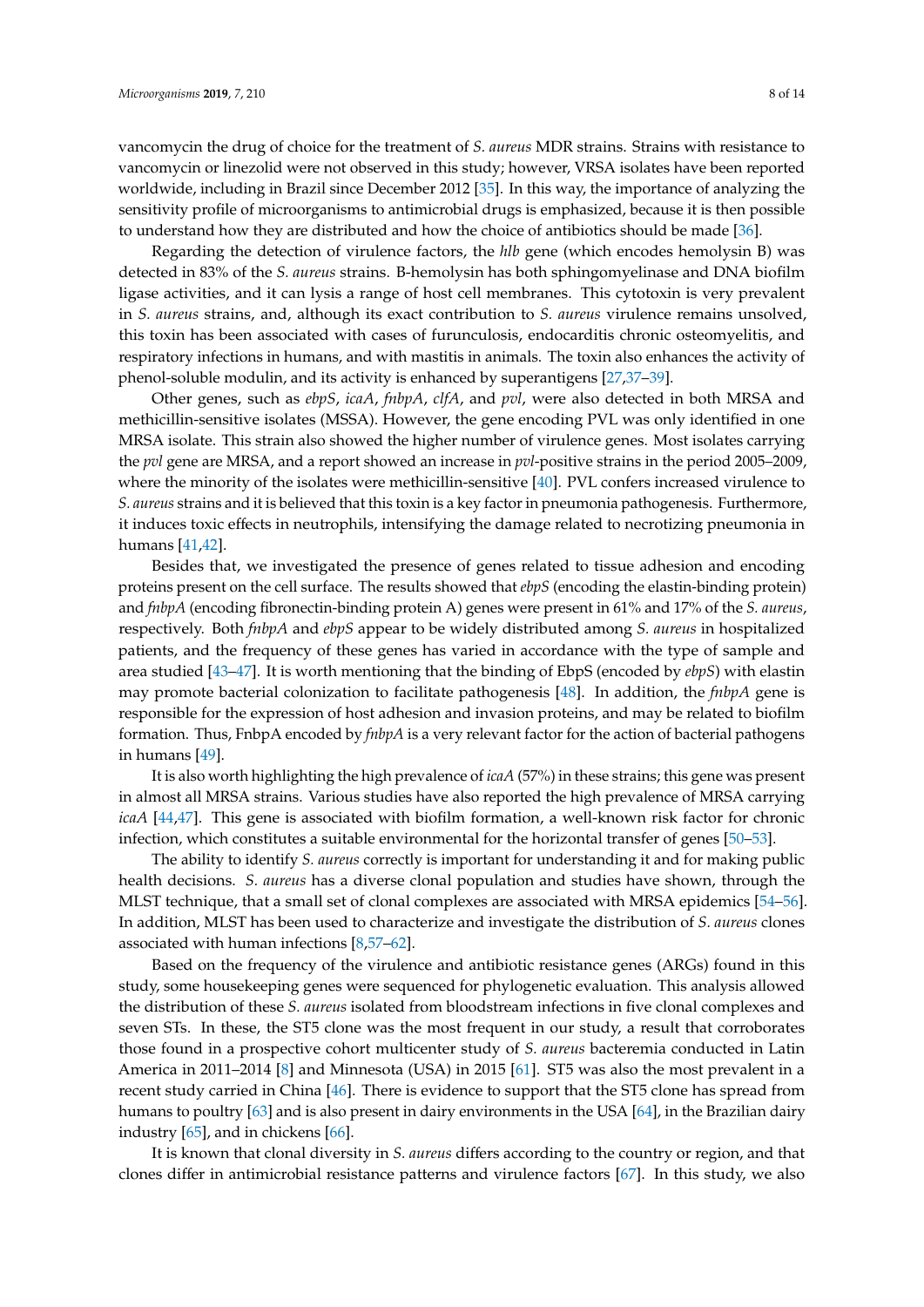showed a high frequency of the ST97 clone among the *S. aureus* isolates. This clone has been also recovered in the majority of isolated cases related with bovine mastitis [\[34](#page-10-13)[,68\]](#page-12-7). In addition, the MRSA ST97 clone has been also described in pigs [\[69\]](#page-12-8). It is interesting to mention that these studies showed different species of animals sharing the same ST among them.

In this study, only one *S. aureus* isolate was classified as a ST398 clone. This ST398 of clonal lineage does not seem to be frequently represented among the *S. aureus* population [\[70\]](#page-12-9); however, it has been involved in sporadic cases of clinical disease with variable severity in humans [\[68](#page-12-7)[,70–](#page-12-9)[75\]](#page-13-0). The clonal complex 398 is among the most important livestock-associated *S. aureus* genotypes, and contact with animals is a well-described risk factor for infection in humans [\[60\]](#page-12-10). It has been found in pigs and in the nasal cavity of pig farmers in France [\[73,](#page-12-11)[76\]](#page-13-1), in swine herds [\[77\]](#page-13-2), and in bovines [\[78\]](#page-13-3).

In addition, one *S. aureus* strain belonging to the ST30 clone and carrying the *pvl* gene was detected in this study. Since the mid-1990s, MRSA ST30 clones with different types and genetic characteristics have been reported in many parts of the world [\[79\]](#page-13-4). These *S. aureus* strains are a major source of high-risk infection globally [\[80\]](#page-13-5), and ST30 isolates carrying *pvl* are often associated with necrotizing pneumonia, which causes high morbidity and mortality rates in children [\[67](#page-12-6)[,79,](#page-13-4)[81\]](#page-13-6).

The CC1 and CC2 groups seem to harbor most of the *S. aureus* isolates with multidrug resistance profiles. It is interesting to note that all four new STs (CC1 group) have multidrug resistance profiles (CIP, CLI, ERI, GEN, OXA, Table [2\)](#page-4-0), and these STs are closely related. In addition, two strains of these new STs have many virulence genes (more than four). Moreover, the strains of ST5 and ST97 presented different virulence profiles; this result shows horizontal gene acquisition. It is noteworthy that *S. aureus* strains that are genetically closely related or that belong to the same ST were found in different hospitals, suggesting a spread of bacteria from the same clone in different environments. This is worrying since these bacteria can be disseminated from one hospital to another through the wrong medical and aseptic conduct of the health professional or through patient transfer between hospitals.

#### **5. Conclusions**

In summary, this study reports that *S. aureus* strains isolated from blood infections present a very high antimicrobial resistance profile, with ST5 and ST97 clones being the most frequent among *S. aureus* strains. In addition, it was possible to classify five new STs: 5429, 5430, 5431, 5432, and 5433. This population was mainly composed of MRSA isolates that presented a high and diverse frequency of virulence genes, representing a potential risk to public health. In addition, phylogenetic analysis can be useful for microbial characterization, knowledge, and the control of circulating bacterial clones in hospitals. Thus, the rapid identification of the causative agent of infection, antimicrobial susceptibility testing, and molecular techniques are very important in order to adjust the appropriate therapy and avoid ineffective treatments for microbial infections.

**Author Contributions:** A.d.S.M., B.L.S.P., and A.G.A. conceived the study and performed the study design. A.d.S.M., B.L.S.P., J.d.M.M., R.M.F., P.C.S.R., S.G.M., W.R.N.N., G.F.F., M.R.Q.B., and A.G.A. performed the microbiological assays. B.L.S.P., M.R.Q.B., and S.Y.B. performed DNA sequencing and Multilocus Sequence Typing. A.d.S.M., L.C.N.S., and A.G.A. wrote the paper. All author discussed the results and approved the final version of this manuscript.

**Funding:** This research was funded by FAPEMA (Fundação de Amparo à Pesquisa e ao Desenvolvimento Científico e Tecnológico do Maranhão), São Luís, Brazil, grant numbers: 01278/17 and 00559/14.

**Acknowledgments:** We would like to thank the Universidade Ceuma (UNICEUMA—São Luis-MA, Brazil) and Fundação de Amparo à Pesquisa e ao Desenvolvimento Científico e Tecnológico do Maranhão (FAPEMA—São Luis-MA, Brazil).

**Conflicts of Interest:** The authors declare no financial or commercial conflict of interest.

#### **References**

<span id="page-8-0"></span>1. Ferrer, R.; Martin-Loeches, I.; Phillips, G.; Osborn, T.M.; Townsend, S.; Dellinger, R.P.; Artigas, A.; Schorr, C.; Levy, M.M. Empiric antibiotic treatment reduces mortality in severe sepsis and septic shock from the first hour: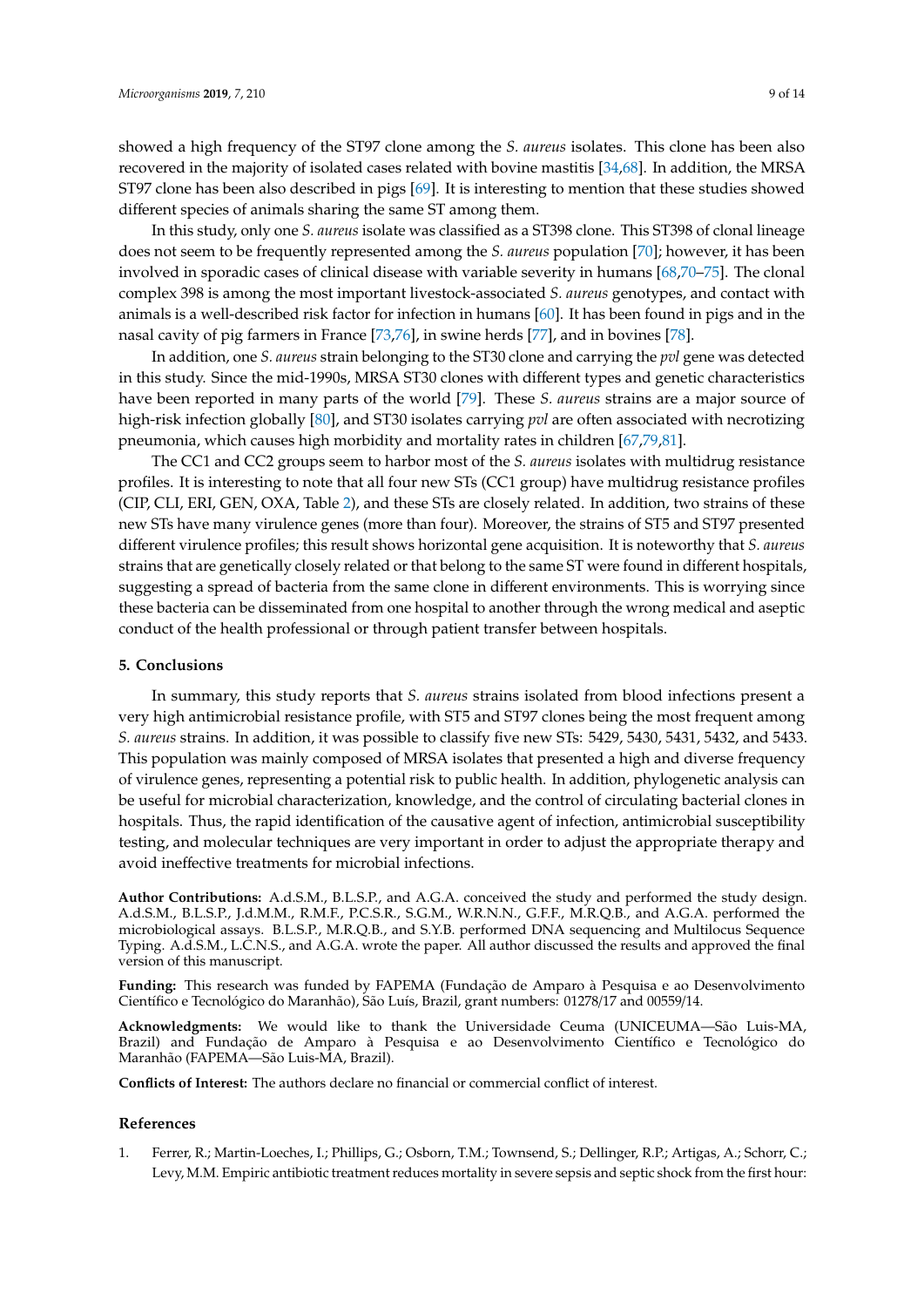Results from a guideline-based performance improvement program. *Crit. Care Med.* **2014**, *42*, 1749–1755. [\[CrossRef\]](http://dx.doi.org/10.1097/CCM.0000000000000330) [\[PubMed\]](http://www.ncbi.nlm.nih.gov/pubmed/24717459)

- 2. Opota, O.; Croxatto, A.; Prod'hom, G.; Greub, G. Blood culture-based diagnosis of bacteraemia: state of the art. *Clin. Microbiol. Infect.* **2015**, *21*, 313–322. [\[CrossRef\]](http://dx.doi.org/10.1016/j.cmi.2015.01.003)
- 3. Friedrich, A.W. Control of hospital acquired infections and antimicrobial resistance in Europe: The way to go. *Wien. Med. Wochenschr.* **2019**, *169*, 25–30. [\[CrossRef\]](http://dx.doi.org/10.1007/s10354-018-0676-5) [\[PubMed\]](http://www.ncbi.nlm.nih.gov/pubmed/30623278)
- <span id="page-9-0"></span>4. Shafer, C.; Allison, J.; Hogue, A.; Huntington, M. Infectious Disease: Health Care-Associated Infections. *Fp. Essent.* **2019**, *476*, 30–42. [\[PubMed\]](http://www.ncbi.nlm.nih.gov/pubmed/30615408)
- <span id="page-9-1"></span>5. Pliakos, E.E.; Andreatos, N.; Ziakas, P.D.; Mylonakis, E. The Cost-effectiveness of Antimicrobial Lock Solutions for the Prevention of Central Line-Associated Bloodstream Infections. *Clin. Infect. Dis.* **2019**, *68*, 419–425. [\[CrossRef\]](http://dx.doi.org/10.1093/cid/ciy511) [\[PubMed\]](http://www.ncbi.nlm.nih.gov/pubmed/29945237)
- <span id="page-9-2"></span>6. Talan, D.A.; Krishnadasan, A.; Gorwitz, R.J.; Fosheim, G.E.; Limbago, B.; Albrecht, V.; Moran, G.J.; Group, E.M.I.N.S. Comparison of *Staphylococcus aureus* from skin and soft-tissue infections in US emergency department patients, 2004 and 2008. *Clin. Infect. Dis.* **2011**, *53*, 144–149. [\[CrossRef\]](http://dx.doi.org/10.1093/cid/cir308) [\[PubMed\]](http://www.ncbi.nlm.nih.gov/pubmed/21690621)
- 7. Laupland, K.B. Incidence of bloodstream infection: a review of population-based studies. *Clin. Microbiol Infect.* **2013**, *19*, 492–500. [\[CrossRef\]](http://dx.doi.org/10.1111/1469-0691.12144) [\[PubMed\]](http://www.ncbi.nlm.nih.gov/pubmed/23398633)
- <span id="page-9-3"></span>8. Arias, C.A.; Reyes, J.; Carvajal, L.P.; Rincon, S.; Diaz, L.; Panesso, D.; Ibarra, G.; Rios, R.; Munita, J.M.; Salles, M.J.; et al. A Prospective Cohort Multicenter Study of Molecular Epidemiology and Phylogenomics of *Staphylococcus aureus* Bacteremia in Nine Latin American Countries. *Antimicrob. Agents Chemother.* **2017**, *61*. [\[CrossRef\]](http://dx.doi.org/10.1128/AAC.00816-17)
- <span id="page-9-4"></span>9. Wang, B.; Muir, T.W. Regulation of Virulence in *Staphylococcus aureus*: Molecular Mechanisms and Remaining Puzzles. *Cell Chem. Biol.* **2016**, *23*, 214–224. [\[CrossRef\]](http://dx.doi.org/10.1016/j.chembiol.2016.01.004) [\[PubMed\]](http://www.ncbi.nlm.nih.gov/pubmed/26971873)
- <span id="page-9-5"></span>10. Buchan, K.D.; Foster, S.J.; Renshaw, S.A. *Staphylococcus aureus*: Setting its sights on the human innate immune system. *Microbiology* **2019**, *165*, 367–385. [\[CrossRef\]](http://dx.doi.org/10.1099/mic.0.000759)
- <span id="page-9-6"></span>11. Duan, J.; Li, M.; Hao, Z.; Shen, X.; Liu, L.; Jin, Y.; Wang, S.; Guo, Y.; Yang, L.; Wang, L.; et al. Subinhibitory concentrations of resveratrol reduce alpha-hemolysin production in *Staphylococcus aureus* isolates by downregulating saeRS. *Emerg. Microbes. Infect.* **2018**, *7*, 136. [\[CrossRef\]](http://dx.doi.org/10.1038/s41426-018-0142-x) [\[PubMed\]](http://www.ncbi.nlm.nih.gov/pubmed/30065273)
- <span id="page-9-7"></span>12. Rebic, V.; Budimir, A.; Aljicevic, M.; Mahmutovic Vranic, S.; Rebic, D. Panton-Valentine leukocidin and staphylococcal cassette chromosome mec characterization of community acquired methicillin-resistant *Staphylococcus aureus*. *Cent. Eur. J. Public Health* **2019**, *27*, 58–63. [\[CrossRef\]](http://dx.doi.org/10.21101/cejph.a4979) [\[PubMed\]](http://www.ncbi.nlm.nih.gov/pubmed/30927399)
- <span id="page-9-8"></span>13. Foster, T.J.; Geoghegan, J.A.; Ganesh, V.K.; Hook, M. Adhesion, invasion and evasion: the many functions of the surface proteins of *Staphylococcus aureus*. *Nat. Rev. Microbiol.* **2014**, *12*, 49–62. [\[CrossRef\]](http://dx.doi.org/10.1038/nrmicro3161) [\[PubMed\]](http://www.ncbi.nlm.nih.gov/pubmed/24336184)
- <span id="page-9-9"></span>14. Nakakido, M.; Aikawa, C.; Nakagawa, I.; Tsumoto, K. The staphylococcal elastin-binding protein regulates zinc-dependent growth/biofilm formation. *J. Biochem.* **2014**, *156*, 155–162. [\[CrossRef\]](http://dx.doi.org/10.1093/jb/mvu027)
- <span id="page-9-10"></span>15. Ge, B.; Mukherjee, S.; Hsu, C.-H.; Davis, J.A.; Tran, T.T.T.; Yang, Q.; Abbott, J.W.; Ayers, S.L.; Young, S.R.; Crarey, E.T. MRSA and multidrug-resistant *Staphylococcus aureus* in US retail meats, 2010–2011. *Food Microbiol.* **2017**, *62*, 289–297. [\[CrossRef\]](http://dx.doi.org/10.1016/j.fm.2016.10.029)
- <span id="page-9-11"></span>16. Fischbach, M.A.; Walsh, C.T. Antibiotics for emerging pathogens. *Science* **2009**, *325*, 1089–1093. [\[CrossRef\]](http://dx.doi.org/10.1126/science.1176667)
- <span id="page-9-12"></span>17. Boucher, H.W.; Talbot, G.H.; Bradley, J.S.; Edwards, J.E.; Gilbert, D.; Rice, L.B.; Scheld, M.; Spellberg, B.; Bartlett, J. Bad bugs, no drugs: no ESKAPE! An update from the Infectious Diseases Society of America. *Clin. Infect. Dis.* **2009**, *48*, 1–12. [\[CrossRef\]](http://dx.doi.org/10.1086/595011)
- <span id="page-9-13"></span>18. Seas, C.; Garcia, C.; Salles, M.J.; Labarca, J.; Luna, C.; Alvarez-Moreno, C.; Mejia-Villatoro, C.; Zurita, J.; Guzman-Blanco, M.; Rodriguez-Noriega, E.; et al. *Staphylococcus aureus* bloodstream infections in Latin America: results of a multinational prospective cohort study. *J. Antimicrob. Chemother.* **2018**, *73*, 212–222. [\[CrossRef\]](http://dx.doi.org/10.1093/jac/dkx350)
- <span id="page-9-14"></span>19. Guzmán-Blanco, M.; Mejía, C.; Isturiz, R.; Alvarez, C.; Bavestrello, L.; Gotuzzo, E.; Labarca, J.; Luna, C.M.; Rodríguez-Noriega, E.; Salles, M.J. Epidemiology of meticillin-resistant *Staphylococcus aureus* (MRSA) in Latin America. *Int. J. Antimicrob. Agents* **2009**, *34*, 304–308. [\[CrossRef\]](http://dx.doi.org/10.1016/j.ijantimicag.2009.06.005)
- <span id="page-9-15"></span>20. Omuse, G.; Zyl, K.N.; Hoek, K.; Abdulgader, S.; Kariuki, S.; Whitelaw, A.; Revathi, G. Molecular characterization of *Staphylococcus aureus* isolates from various healthcare institutions in Nairobi, Kenya: A cross sectional study. *Ann. Clin. Microbiol. Antimicrob.* **2016**, *15*, 51. [\[CrossRef\]](http://dx.doi.org/10.1186/s12941-016-0171-z)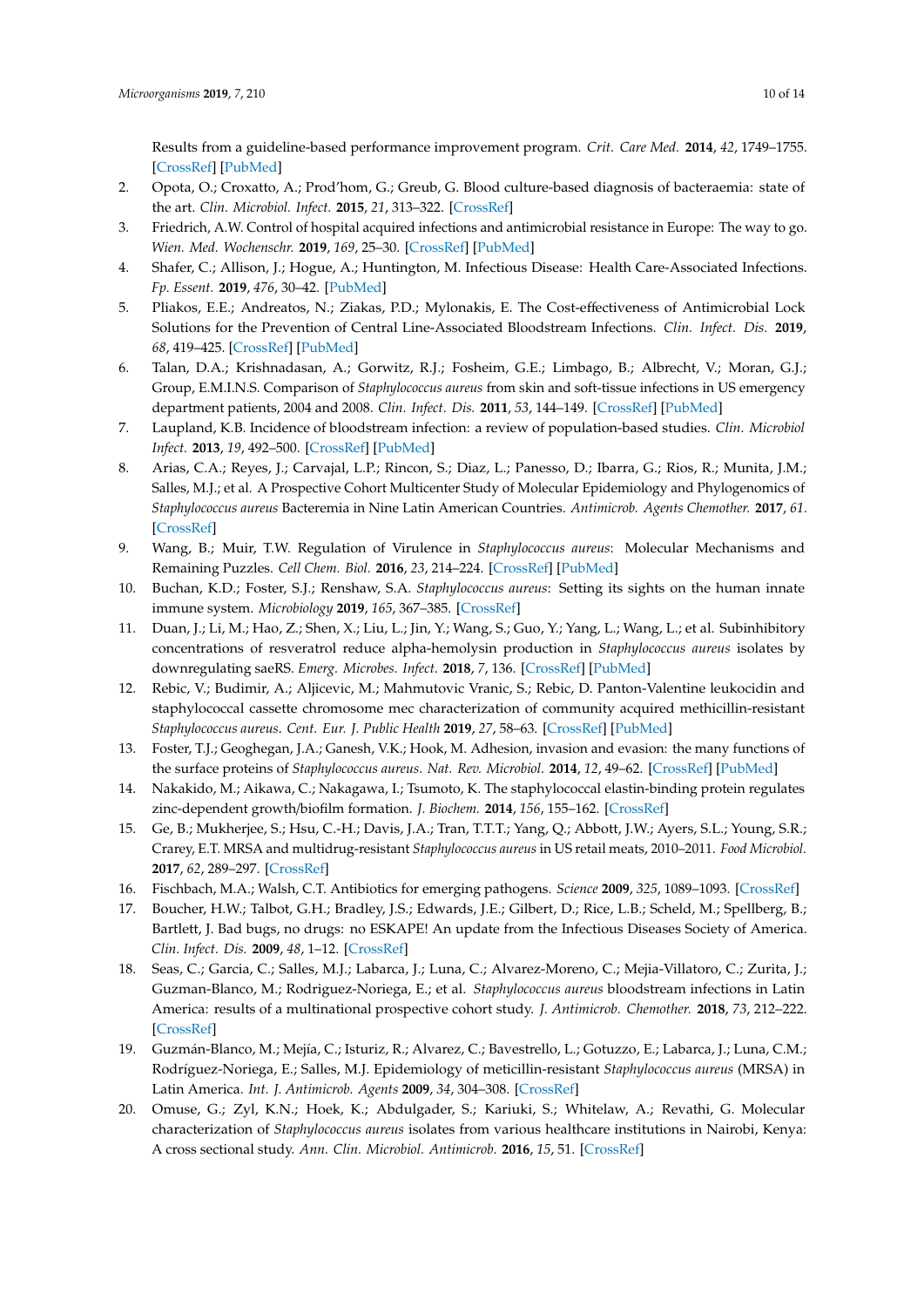- <span id="page-10-0"></span>21. Dubey, D.; Rath, S.; Sahu, M.C.; Pattnaik, L.; Debata, N.K.; Padhy, R.N. Surveillance of infection status of drug resistant *Staphylococcus aureus* in an Indian teaching hospital. *Asian Pac. J. Trop. Dis.* **2013**, *3*, 133–142. [\[CrossRef\]](http://dx.doi.org/10.1016/S2222-1808(13)60057-2)
- <span id="page-10-1"></span>22. Menezes, G.A.; Harish, B.N.; Sujatha, S.; Vinothini, K.; Parija, S.C. Emergence of vancomycin-intermediate Staphylococcus species in southern India. *J. Med. Microbiol.* **2008**, *57*, 911–912. [\[CrossRef\]](http://dx.doi.org/10.1099/jmm.0.47829-0) [\[PubMed\]](http://www.ncbi.nlm.nih.gov/pubmed/18566156)
- <span id="page-10-2"></span>23. Delgado, S.; Garcia, P.; Fernandez, L.; Jimenez, E.; Rodriguez-Banos, M.; del Campo, R.; Rodriguez, J.M. Characterization of *Staphylococcus aureus* strains involved in human and bovine mastitis. *Fems Immunol. Med. Microbiol.* **2011**, *62*, 225–235. [\[CrossRef\]](http://dx.doi.org/10.1111/j.1574-695X.2011.00806.x) [\[PubMed\]](http://www.ncbi.nlm.nih.gov/pubmed/21477005)
- <span id="page-10-3"></span>24. Wu, D.; Li, X.; Yang, Y.; Zheng, Y.; Wang, C.; Deng, L.; Liu, L.; Li, C.; Shang, Y.; Zhao, C.; et al. Superantigen gene profiles and presence of exfoliative toxin genes in community-acquired meticillin-resistant *Staphylococcus aureus* isolated from Chinese children. *J. Med. Microbiol.* **2011**, *60*, 35–45. [\[CrossRef\]](http://dx.doi.org/10.1099/jmm.0.023465-0) [\[PubMed\]](http://www.ncbi.nlm.nih.gov/pubmed/20829395)
- <span id="page-10-4"></span>25. Karahan, Z.C.; Dolapci, I.; Tekeli, A. Influence of reaction optimization on the results of PCR amplification of Panton-Valentine leukocidin genes among *Staphylococcus aureus* isolates. *Mikrobiyol. Bul.* **2009**, *43*, 519–528. [\[PubMed\]](http://www.ncbi.nlm.nih.gov/pubmed/20084904)
- <span id="page-10-5"></span>26. Boers, S.A.; van der Reijden, W.A.; Jansen, R. High-throughput multilocus sequence typing: bringing molecular typing to the next level. *PLoS ONE* **2012**, *7*, e39630. [\[CrossRef\]](http://dx.doi.org/10.1371/journal.pone.0039630) [\[PubMed\]](http://www.ncbi.nlm.nih.gov/pubmed/22815712)
- <span id="page-10-6"></span>27. Herrera, A.; Vu, B.G.; Stach, C.S.; Merriman, J.A.; Horswill, A.R.; Salgado-Pabon, W.; Schlievert, P.M. *Staphylococcus aureus* beta-Toxin Mutants Are Defective in Biofilm Ligase and Sphingomyelinase Activity, and Causation of Infective Endocarditis and Sepsis. *Biochemistry* **2016**, *55*, 2510–2517. [\[CrossRef\]](http://dx.doi.org/10.1021/acs.biochem.6b00083) [\[PubMed\]](http://www.ncbi.nlm.nih.gov/pubmed/27015018)
- <span id="page-10-7"></span>28. Saitou, N.; Nei, M. The neighbor-joining method: a new method for reconstructing phylogenetic trees. *Mol. Biol. Evol.* **1987**, *4*, 406–425.
- <span id="page-10-8"></span>29. Kimura, M. A simple method for estimating evolutionary rates of base substitutions through comparative studies of nucleotide sequences. *J. Mol. Evol* **1980**, *16*, 111–120. [\[CrossRef\]](http://dx.doi.org/10.1007/BF01731581)
- <span id="page-10-9"></span>30. Tamura, K.; Stecher, G.; Peterson, D.; Filipski, A.; Kumar, S. MEGA6: Molecular evolutionary genetics analysis version 6.0. *Mol. Biol. Evol.* **2013**, *30*, 2725–2729. [\[CrossRef\]](http://dx.doi.org/10.1093/molbev/mst197)
- <span id="page-10-10"></span>31. Miller, M.B.; Meyer, H.; Rogers, E.; Gilligan, P.H. Comparison of conventional susceptibility testing, penicillin-binding protein 2a latex agglutination testing, and mecA real-time PCR for detection of oxacillin resistance in *Staphylococcus aureus* and coagulase-negative Staphylococcus. *J. Clin. Microbiol.* **2005**, *43*, 3450–3452. [\[CrossRef\]](http://dx.doi.org/10.1128/JCM.43.7.3450-3452.2005) [\[PubMed\]](http://www.ncbi.nlm.nih.gov/pubmed/16000475)
- <span id="page-10-11"></span>32. Abreu, A.G.; Novais, S.G.; Marques, T.M.G.; Gonçalves, A.G. Prevalênca de *Staphylococcus aureus* resistente à meticilina (MRSA) em hospitais públicos e privados de São Luís, MA, Brasil. *Rev. Ciências Da Saúde* **2010**, *12*, 67–72.
- <span id="page-10-12"></span>33. Dulon, M.; Haamann, F.; Peters, C.; Schablon, A.; Nienhaus, A. MRSA prevalence in European healthcare settings: a review. *BMC Infect. Dis.* **2011**, *11*, 138. [\[CrossRef\]](http://dx.doi.org/10.1186/1471-2334-11-138) [\[PubMed\]](http://www.ncbi.nlm.nih.gov/pubmed/21599908)
- <span id="page-10-13"></span>34. Li, T.; Lu, H.; Wang, X.; Gao, Q.; Dai, Y.; Shang, J.; Li, M. Molecular Characteristics of *Staphylococcus aureus* Causing Bovine Mastitis between 2014 and 2015. *Front. Cell Infect. Microbiol.* **2017**, *7*, 127. [\[CrossRef\]](http://dx.doi.org/10.3389/fcimb.2017.00127) [\[PubMed\]](http://www.ncbi.nlm.nih.gov/pubmed/28469994)
- <span id="page-10-14"></span>35. Da Costa, T.M.; Morgado, P.G.M.; Cavalcante, F.S.; Damasco, A.P.; Nouér, S.A.; dos Santos, K.R.N. Clinical and microbiological characteristics of heteroresistant and vancomycin-intermediate *Staphylococcus aureus* from bloodstream infections in a Brazilian teaching hospital. *PLoS ONE* **2016**, *11*, e0160506. [\[CrossRef\]](http://dx.doi.org/10.1371/journal.pone.0160506) [\[PubMed\]](http://www.ncbi.nlm.nih.gov/pubmed/27575698)
- <span id="page-10-15"></span>36. McGuinness, W.A.; Malachowa, N.; DeLeo, F.R. Vancomycin Resistance in *Staphylococcus aureus*. *Yale J. Biol. Med.* **2017**, *90*, 269–281. [\[PubMed\]](http://www.ncbi.nlm.nih.gov/pubmed/28656013)
- <span id="page-10-16"></span>37. Salgado-Pabon, W.; Herrera, A.; Vu, B.G.; Stach, C.S.; Merriman, J.A.; Spaulding, A.R.; Schlievert, P.M. *Staphylococcus aureus* beta-toxin production is common in strains with the beta-toxin gene inactivated by bacteriophage. *J. Infect. Dis.* **2014**, *210*, 784–792. [\[CrossRef\]](http://dx.doi.org/10.1093/infdis/jiu146)
- 38. Dupieux, C.; Camus, C.; Lina, G.; Vandenesch, F.; Laurent, F.; Rasigade, J.P. Does beta-toxin production contribute to the cytotoxicity of hypervirulent *Staphylococcus aureus*? *J. Infect. Dis.* **2015**, *211*, 846–847. [\[CrossRef\]](http://dx.doi.org/10.1093/infdis/jiu494)
- <span id="page-10-17"></span>39. Herrera, A.; Kulhankova, K.; Sonkar, V.K.; Dayal, S.; Klingelhutz, A.J.; Salgado-Pabon, W.; Schlievert, P.M. Staphylococcal beta-Toxin Modulates Human Aortic Endothelial Cell and Platelet Function through Sphingomyelinase and Biofilm Ligase Activities. *MBio* **2017**, *8*. [\[CrossRef\]](http://dx.doi.org/10.1128/mBio.00273-17)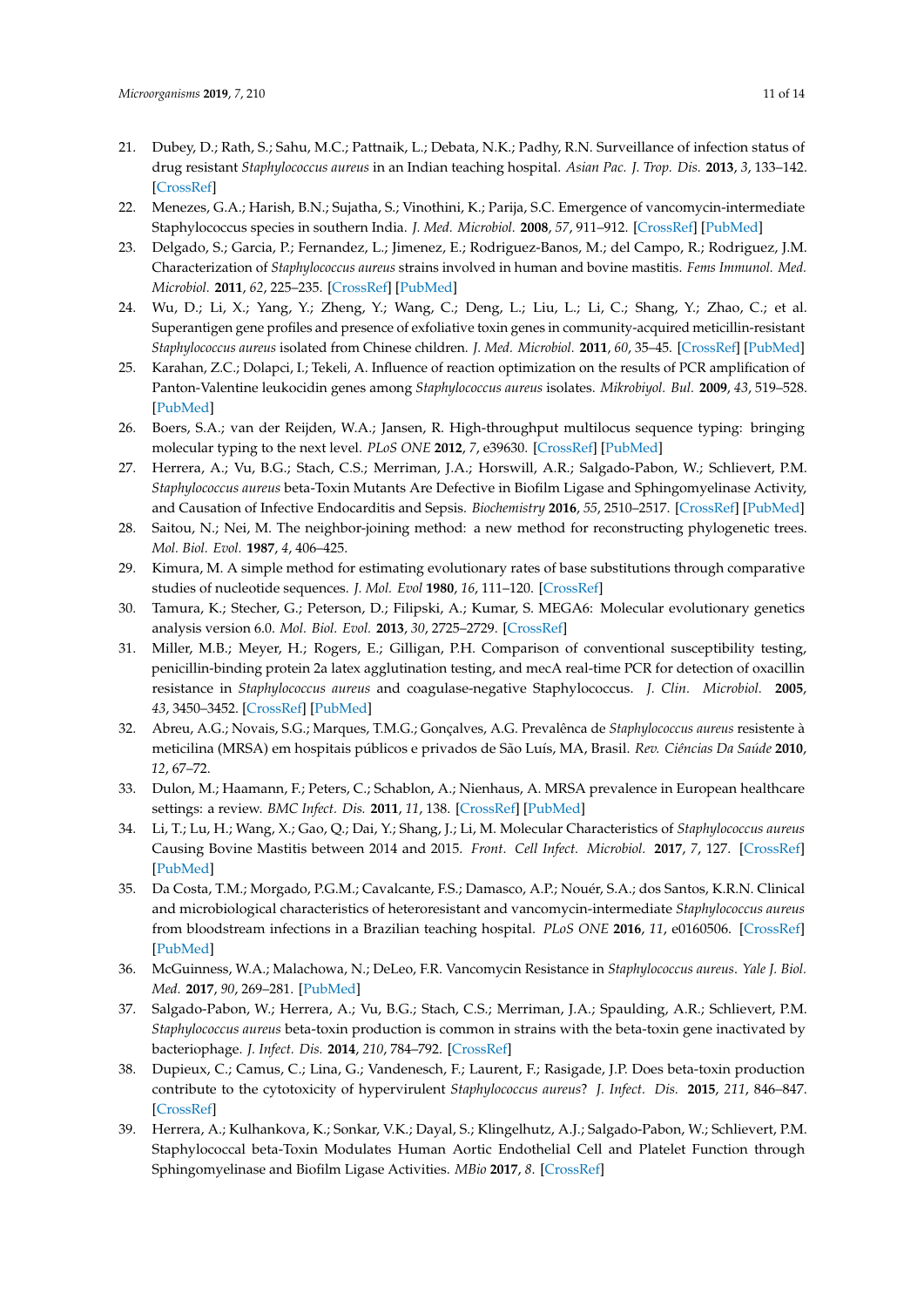- <span id="page-11-0"></span>40. Kreienbuehl, L.; Charbonney, E.; Eggimann, P. Community-acquired necrotizing pneumonia due to methicillin-sensitive *Staphylococcus aureus* secreting Panton-Valentine leukocidin: A review of case reports. *Ann. Intensive Care* **2011**, *1*, 52. [\[CrossRef\]](http://dx.doi.org/10.1186/2110-5820-1-52)
- <span id="page-11-1"></span>41. Löffler, B.; Hussain, M.; Grundmeier, M.; Brück, M.; Holzinger, D.; Varga, G.; Roth, J.; Kahl, B.C.; Proctor, R.A.; Peters, G. *Staphylococcus aureus* panton-valentine leukocidin is a very potent cytotoxic factor for human neutrophils. *PLoS Pathog.* **2010**, *6*, e1000715. [\[CrossRef\]](http://dx.doi.org/10.1371/journal.ppat.1000715) [\[PubMed\]](http://www.ncbi.nlm.nih.gov/pubmed/20072612)
- <span id="page-11-2"></span>42. Jiang, B.; Wang, Y.; Feng, Z.; Xu, L.; Tan, L.; Zhao, S.; Gong, Y.; Zhang, C.; Luo, X.; Li, S.; et al. Panton-Valentine Leucocidin (PVL) as a Potential Indicator for Prevalence, Duration, and Severity of *Staphylococcus aureus* Osteomyelitis. *Front. Microbiol.* **2017**, *8*, 2355. [\[CrossRef\]](http://dx.doi.org/10.3389/fmicb.2017.02355) [\[PubMed\]](http://www.ncbi.nlm.nih.gov/pubmed/29234317)
- <span id="page-11-3"></span>43. Tristan, A.; Ying, L.; Bes, M.; Etienne, J.; Vandenesch, F.; Lina, G. Use of multiplex PCR to identify *Staphylococcus aureus* adhesins involved in human hematogenous infections. *J. Clin. Microbiol.* **2003**, *41*, 4465–4467. [\[CrossRef\]](http://dx.doi.org/10.1128/JCM.41.9.4465-4467.2003) [\[PubMed\]](http://www.ncbi.nlm.nih.gov/pubmed/12958296)
- <span id="page-11-7"></span>44. Bimanand, L.; Taherikalani, M.; Jalilian, F.A.; Sadeghifard, N.; Ghafourian, S.; Mahdavi, Z.; Mohamadi, S.; Sayehmiri, K.; Hematian, A.; Pakzad, I. Association between biofilm production, adhesion genes and drugs resistance in different SCCmec types of methicillin resistant *Staphylococcus aureus* strains isolated from several major hospitals of Iran. *Iran. J. Basic Med. Sci.* **2018**, *21*, 400. [\[PubMed\]](http://www.ncbi.nlm.nih.gov/pubmed/29796224)
- 45. Soltani, E.; Farrokhi, E.; Zamanzad, B.; Abadi, M.S.S.; Deris, F.; Soltani, A.; Gholipour, A. Prevalence and distribution of adhesins and the expression of fibronectin-binding protein (FnbA and FnbB) among *Staphylococcus aureus* isolates from Shahrekord Hospitals. *BMC Res. Notes* **2019**, *12*, 49. [\[CrossRef\]](http://dx.doi.org/10.1186/s13104-019-4055-0) [\[PubMed\]](http://www.ncbi.nlm.nih.gov/pubmed/30670071)
- <span id="page-11-13"></span>46. Li, X.; Fang, F.; Zhao, J.; Lou, N.; Li, C.; Huang, T.; Li, Y. Molecular characteristics and virulence gene profiles of *Staphylococcus aureus* causing bloodstream infection. *Braz. J. Infect. Dis.* **2018**, *22*, 487–494. [\[CrossRef\]](http://dx.doi.org/10.1016/j.bjid.2018.12.001) [\[PubMed\]](http://www.ncbi.nlm.nih.gov/pubmed/30594541)
- <span id="page-11-4"></span>47. Haddad, O.; Merghni, A.; Elargoubi, A.; Rhim, H.; Kadri, Y.; Mastouri, M. Comparative study of virulence factors among methicillin resistant *Staphylococcus aureus* clinical isolates. *BMC Infect. Dis.* **2018**, *18*, 560. [\[CrossRef\]](http://dx.doi.org/10.1186/s12879-018-3457-2) [\[PubMed\]](http://www.ncbi.nlm.nih.gov/pubmed/30424731)
- <span id="page-11-5"></span>48. Downer, R.; Roche, F.; Park, P.W.; Mecham, R.P.; Foster, T.J. The elastin-binding protein of *Staphylococcus aureus* (EbpS) is expressed at the cell surface as an integral membrane protein and not as a cell wall-associated protein. *J. Biol. Chem.* **2002**, *277*, 243–250. [\[CrossRef\]](http://dx.doi.org/10.1074/jbc.M107621200)
- <span id="page-11-6"></span>49. Serray, B.; Oufrid, S.; Hannaoui, I.; Bourjilate, F.; Soraa, N.; Mliji, M.; Sobh, M.; Hammoumi, A.; Timinouni, M.; El Azhari, M. Genes encoding adhesion factors and biofilm formation in methicillin-resistant *Staphylococcus aureus* in Morocco. *J. Infect. Dev. Ctries.* **2016**, *10*, 863–869. [\[CrossRef\]](http://dx.doi.org/10.3855/jidc.8361)
- <span id="page-11-8"></span>50. Gowrishankar, S.; Kamaladevi, A.; Balamurugan, K.; Pandian, S.K. In vitro and in vivo biofilm characterization of methicillin-resistant *Staphylococcus aureus* from patients associated with pharyngitis infection. *Biomed Res. Int.* **2016**, *2016*. [\[CrossRef\]](http://dx.doi.org/10.1155/2016/1289157)
- 51. Marques, V.F.; Motta, C.C.; Soares, B.D.; Melo, D.A.; Coelho, S.M.; Coelho, I.D.; Barbosa, H.S.; Souza, M.M. Biofilm production and beta-lactamic resistance in Brazilian *Staphylococcus aureus* isolates from bovine mastitis. *Braz. J. Microbiol.* **2017**, *48*, 118–124. [\[CrossRef\]](http://dx.doi.org/10.1016/j.bjm.2016.10.001) [\[PubMed\]](http://www.ncbi.nlm.nih.gov/pubmed/27913076)
- 52. Madsen, J.S.; Burmolle, M.; Hansen, L.H.; Sorensen, S.J. The interconnection between biofilm formation and horizontal gene transfer. *Fems Immunol. Med. Microbiol.* **2012**, *65*, 183–195. [\[CrossRef\]](http://dx.doi.org/10.1111/j.1574-695X.2012.00960.x) [\[PubMed\]](http://www.ncbi.nlm.nih.gov/pubmed/22444301)
- <span id="page-11-9"></span>53. Aguila-Arcos, S.; Alvarez-Rodriguez, I.; Garaiyurrebaso, O.; Garbisu, C.; Grohmann, E.; Alkorta, I. Biofilm-Forming Clinical Staphylococcus Isolates Harbor Horizontal Transfer and Antibiotic Resistance Genes. *Front. Microbiol.* **2017**, *8*, 2018. [\[CrossRef\]](http://dx.doi.org/10.3389/fmicb.2017.02018) [\[PubMed\]](http://www.ncbi.nlm.nih.gov/pubmed/29085354)
- <span id="page-11-10"></span>54. Wang, W.Y.; Chiueh, T.S.; Sun, J.R.; Tsao, S.M.; Lu, J.J. Molecular typing and phenotype characterization of methicillin-resistant *Staphylococcus aureus* isolates from blood in Taiwan. *PLoS ONE* **2012**, *7*, e30394. [\[CrossRef\]](http://dx.doi.org/10.1371/journal.pone.0030394) [\[PubMed\]](http://www.ncbi.nlm.nih.gov/pubmed/22291948)
- 55. Chen, X.; Wang, W.K.; Han, L.Z.; Liu, Y.; Zhang, H.; Tang, J.; Liu, Q.Z.; Huangfu, Y.C.; Ni, Y.X. Epidemiological and genetic diversity of *Staphylococcus aureus* causing bloodstream infection in Shanghai, 2009–2011. *PLoS ONE* **2013**, *8*, e72811. [\[CrossRef\]](http://dx.doi.org/10.1371/journal.pone.0072811) [\[PubMed\]](http://www.ncbi.nlm.nih.gov/pubmed/24039803)
- <span id="page-11-11"></span>56. Abdulgader, S.M.; Shittu, A.O.; Nicol, M.P.; Kaba, M. Molecular epidemiology of Methicillin-resistant *Staphylococcus aureus* in Africa: A systematic review. *Front. Microbiol.* **2015**, *6*, 348. [\[CrossRef\]](http://dx.doi.org/10.3389/fmicb.2015.00348) [\[PubMed\]](http://www.ncbi.nlm.nih.gov/pubmed/25983721)
- <span id="page-11-12"></span>57. Chen, R.; Yan, Z.Q.; Feng, D.; Luo, Y.P.; Wang, L.L.; Shen, D.X. Nosocomial bloodstream infection in patients caused by *Staphylococcus aureus*: Drug susceptibility, outcome, and risk factors for hospital mortality. *Chin. Med. J.* **2012**, *125*, 226–229.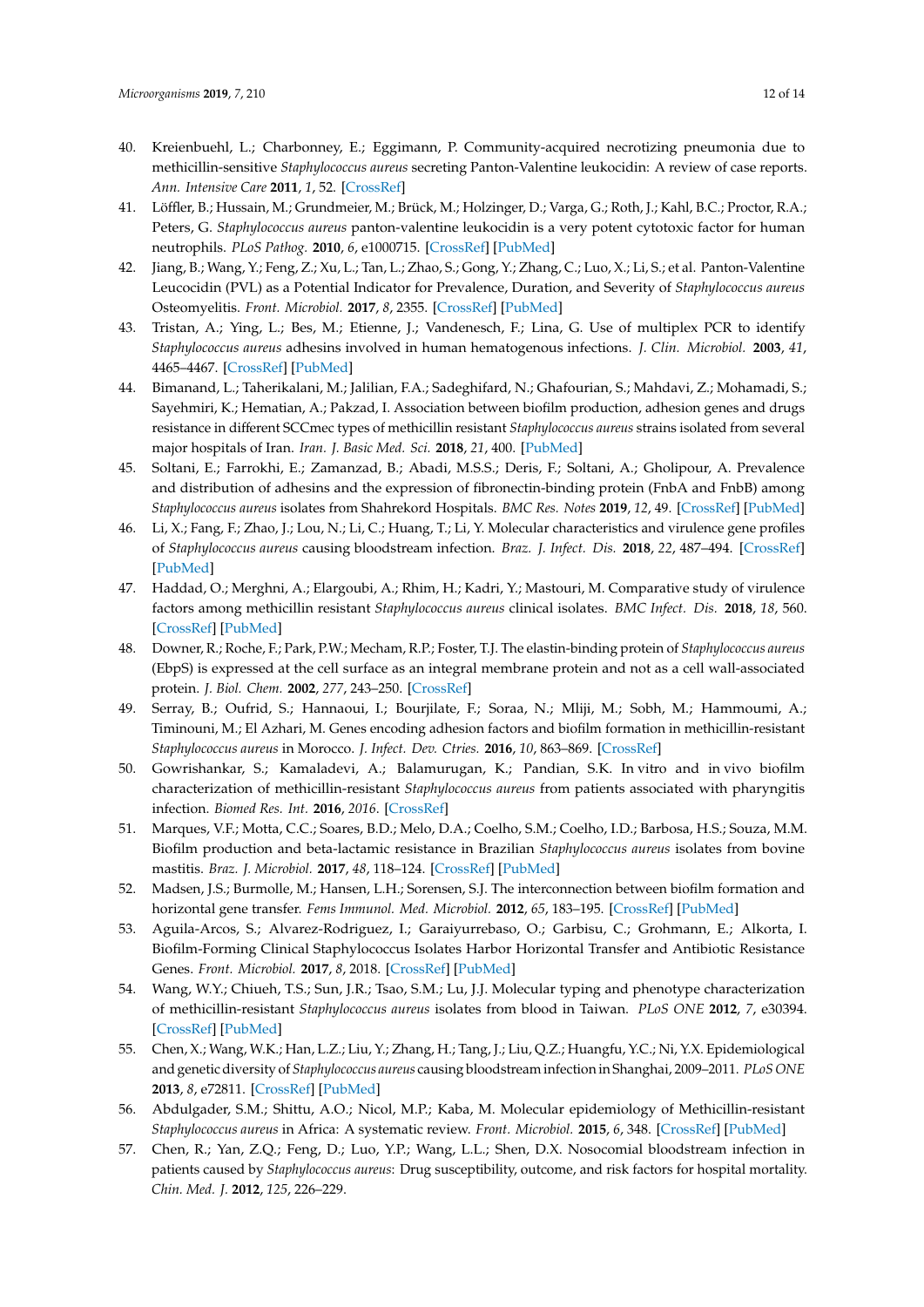- 58. Mehndiratta, P.L.; Bhalla, P. Typing of Methicillin resistant *Staphylococcus aureus*: A technical review. *Indian J. Med. Microbiol.* **2012**, *30*, 16–23. [\[CrossRef\]](http://dx.doi.org/10.4103/0255-0857.93015) [\[PubMed\]](http://www.ncbi.nlm.nih.gov/pubmed/22361755)
- 59. Miko, B.A.; Hafer, C.A.; Lee, C.J.; Sullivan, S.B.; Hackel, M.A.; Johnson, B.M.; Whittier, S.; Della-Latta, P.; Uhlemann, A.C.; Lowy, F.D. Molecular characterization of methicillin-susceptible *Staphylococcus aureus* clinical isolates in the United States, 2004 to 2010. *J. Clin. Microbiol.* **2013**, *51*, 874–879. [\[CrossRef\]](http://dx.doi.org/10.1128/JCM.00923-12)
- <span id="page-12-10"></span>60. Smith, T.C.; Wardyn, S.E. Human Infections with *Staphylococcus aureus* CC398. *Curr. Env. Health Rep.* **2015**, *2*, 41–51. [\[CrossRef\]](http://dx.doi.org/10.1007/s40572-014-0034-8)
- <span id="page-12-1"></span>61. Park, K.H.; Greenwood-Quaintance, K.E.; Uhl, J.R.; Cunningham, S.A.; Chia, N.; Jeraldo, P.R.; Sampathkumar, P.; Nelson, H.; Patel, R. Molecular epidemiology of *Staphylococcus aureus* bacteremia in a single large Minnesota medical center in 2015 as assessed using MLST, core genome MLST and spa typing. *PLoS ONE* **2017**, *12*, e0179003. [\[CrossRef\]](http://dx.doi.org/10.1371/journal.pone.0179003) [\[PubMed\]](http://www.ncbi.nlm.nih.gov/pubmed/28575112)
- <span id="page-12-0"></span>62. Li, S.; Sun, S.; Yang, C.; Chen, H.; Yin, Y.; Li, H.; Zhao, C.; Wang, H. The Changing Pattern of Population Structure of *Staphylococcus aureus* from Bacteremia in China from 2013 to 2016: ST239-030-MRSA Replaced by ST59-t437. *Front. Microbiol.* **2018**, *9*, 332. [\[CrossRef\]](http://dx.doi.org/10.3389/fmicb.2018.00332) [\[PubMed\]](http://www.ncbi.nlm.nih.gov/pubmed/29535697)
- <span id="page-12-2"></span>63. Lowder, B.V.; Guinane, C.M.; Ben Zakour, N.L.; Weinert, L.A.; Conway-Morris, A.; Cartwright, R.A.; Simpson, A.J.; Rambaut, A.; Nubel, U.; Fitzgerald, J.R. Recent human-to-poultry host jump, adaptation, and pandemic spread of *Staphylococcus aureus*. *Proc. Natl. Acad. Sci. USA* **2009**, *106*, 19545–19550. [\[CrossRef\]](http://dx.doi.org/10.1073/pnas.0909285106) [\[PubMed\]](http://www.ncbi.nlm.nih.gov/pubmed/19884497)
- <span id="page-12-3"></span>64. Matyi, S.A.; Dupre, J.M.; Johnson, W.L.; Hoyt, P.R.; White, D.G.; Brody, T.; Odenwald, W.F.; Gustafson, J.E. Isolation and characterization of *Staphylococcus aureus* strains from a Paso del Norte dairy. *J. Dairy Sci.* **2013**, *96*, 3535–3542. [\[CrossRef\]](http://dx.doi.org/10.3168/jds.2013-6590) [\[PubMed\]](http://www.ncbi.nlm.nih.gov/pubmed/23608491)
- <span id="page-12-4"></span>65. Silva, N.C.; Guimaraes, F.F.; Manzi, M.P.; Budri, P.E.; Gomez-Sanz, E.; Benito, D.; Langoni, H.; Rall, V.L.; Torres, C. Molecular characterization and clonal diversity of methicillin-susceptible *Staphylococcus aureus* in milk of cows with mastitis in Brazil. *J. Dairy Sci.* **2013**, *96*, 6856–6862. [\[CrossRef\]](http://dx.doi.org/10.3168/jds.2013-6719) [\[PubMed\]](http://www.ncbi.nlm.nih.gov/pubmed/24054305)
- <span id="page-12-5"></span>66. Nworie, A.; Onyema, A.S.; Okekpa, S.I.; Elom, M.O.; Umoh, N.O.; Usanga, V.U.; Ibiam, G.A.; Ukwah, B.N.; Nwadi, L.C.; Ezeruigbo, C.; et al. A Novel Methicillin-Resistant *Staphylococcus aureus* t11469 and a Poultry Endemic Strain t002 (ST5) Are Present in Chicken in Ebonyi State, Nigeria. *Biomed. Res. Int.* **2017**, *2017*, 2936461. [\[CrossRef\]](http://dx.doi.org/10.1155/2017/2936461) [\[PubMed\]](http://www.ncbi.nlm.nih.gov/pubmed/29349069)
- <span id="page-12-6"></span>67. Rodriguez-Noriega, E.; Seas, C.; Guzman-Blanco, M.; Mejia, C.; Alvarez, C.; Bavestrello, L.; Zurita, J.; Labarca, J.; Luna, C.M.; Salles, M.J.; et al. Evolution of methicillin-resistant *Staphylococcus aureus* clones in Latin America. *Int. J. Infect. Dis.* **2010**, *14*, e560–e566. [\[CrossRef\]](http://dx.doi.org/10.1016/j.ijid.2009.08.018) [\[PubMed\]](http://www.ncbi.nlm.nih.gov/pubmed/20047848)
- <span id="page-12-7"></span>68. Zhang, L.; Gao, J.; Barkema, H.W.; Ali, T.; Liu, G.; Deng, Y.; Naushad, S.; Kastelic, J.P.; Han, B. Virulence gene profiles: alpha-hemolysin and clonal diversity in *Staphylococcus aureus* isolates from bovine clinical mastitis in China. *BMC Vet. Res.* **2018**, *14*, 63. [\[CrossRef\]](http://dx.doi.org/10.1186/s12917-018-1374-7) [\[PubMed\]](http://www.ncbi.nlm.nih.gov/pubmed/29499697)
- <span id="page-12-8"></span>69. Meemken, D.; Blaha, T.; Tegeler, R.; Tenhagen, B.A.; Guerra, B.; Hammerl, J.; Hertwig, S.; Käsbohrer, A.; Appel, B.; Fetsch, A. Livestock Associated Methicillin-Resistant *Staphylococcus aureus* (LaMRSA) Isolated from Lesions of Pigs at Necropsy in Northwest Germany Between 2004 and 2007. *Zoonoses Public Health* **2010**, *57*, e143–e148. [\[CrossRef\]](http://dx.doi.org/10.1111/j.1863-2378.2009.01313.x) [\[PubMed\]](http://www.ncbi.nlm.nih.gov/pubmed/20042059)
- <span id="page-12-9"></span>70. Witte, W.; Strommenger, B.; Stanek, C.; Cuny, C. Methicillin-resistant *Staphylococcus aureus* ST398 in humans and animals, Central Europe. *Emerg. Infect. Dis.* **2007**, *13*, 255. [\[CrossRef\]](http://dx.doi.org/10.3201/eid1302.060924)
- 71. Lozano, C.; Gómez-Sanz, E.; Benito, D.; Aspiroz, C.; Zarazaga, M.; Torres, C. *Staphylococcus aureus* nasal carriage, virulence traits, antibiotic resistance mechanisms, and genetic lineages in healthy humans in Spain, with detection of CC398 and CC97 strains. *Int. J. Med. Microbiol.* **2011**, *301*, 500–505. [\[CrossRef\]](http://dx.doi.org/10.1016/j.ijmm.2011.02.004) [\[PubMed\]](http://www.ncbi.nlm.nih.gov/pubmed/21570348)
- 72. Van Loo, I.; Huijsdens, X.; Tiemersma, E.; de Neeling, A.; van de Sande-Bruinsma, N.; Beaujean, D.; Voss, A.; Kluytmans, J. Emergence of methicillin-resistant *Staphylococcus aureus* of animal origin in humans. *Emerg. Infect. Dis.* **2007**, *13*, 1834–1839. [\[CrossRef\]](http://dx.doi.org/10.3201/eid1312.070384) [\[PubMed\]](http://www.ncbi.nlm.nih.gov/pubmed/18258032)
- <span id="page-12-11"></span>73. Van Belkum, A.; Melles, D.C.; Peeters, J.K.; van Leeuwen, W.B.; van Duijkeren, E.; Huijsdens, X.W.; Spalburg, E.; de Neeling, A.J.; Verbrugh, H.A.; Dutch Working Party on, S.; et al. Methicillin-resistant and -susceptible *Staphylococcus aureus* sequence type 398 in pigs and humans. *Emerg. Infect. Dis.* **2008**, *14*, 479–483. [\[CrossRef\]](http://dx.doi.org/10.3201/eid1403.070760) [\[PubMed\]](http://www.ncbi.nlm.nih.gov/pubmed/18325267)
- 74. Van Hoecke, H.; Piette, A.; De Leenheer, E.; Lagasse, N.; Struelens, M.; Verschraegen, G.; Dhooge, I. Destructive otomastoiditis by MRSA from porcine origin. *Laryngoscope* **2009**, *119*, 137–140. [\[CrossRef\]](http://dx.doi.org/10.1002/lary.20030) [\[PubMed\]](http://www.ncbi.nlm.nih.gov/pubmed/19117307)